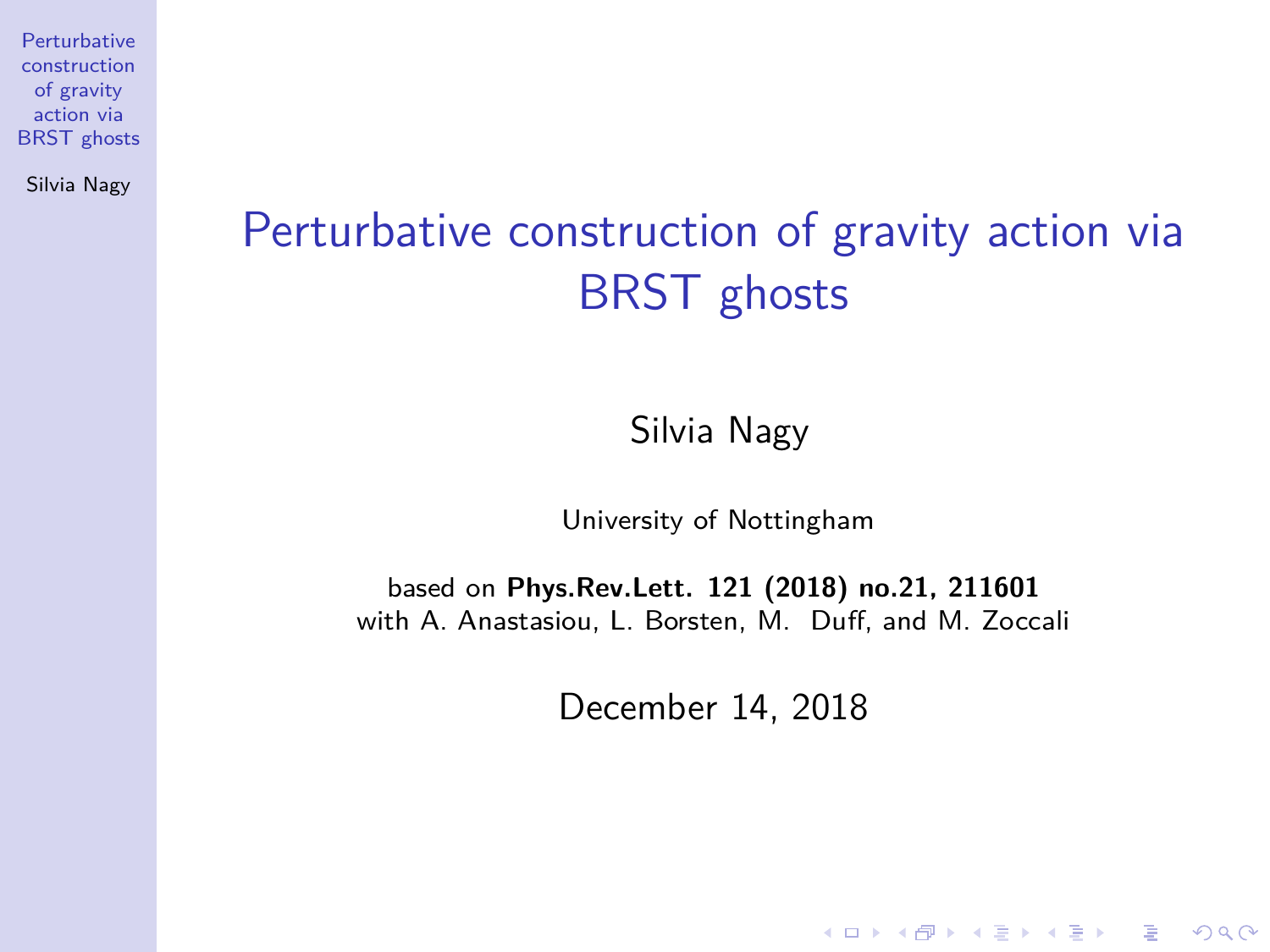Silvia Nagy

#### Many promising results

**KORK ERKER ADAM ADA** 

#### Examples of solutions in classical gravitational theories from double copy piling up [Bahjat-Abbas,Bern,Bjerrum-Bohr,Carrillo Gonzalez,Cheung,Damgaard,Festuccia,Goldberger,Kosower,Li,Luna,Maybee,Monteiro,Nicholson,Ochirov,O'Connell,Penna, Penco,Prabhu, Ridgway,Rothstein,Shen,Solon,Thompson,Trodden,Vanhove,Westerberg,White]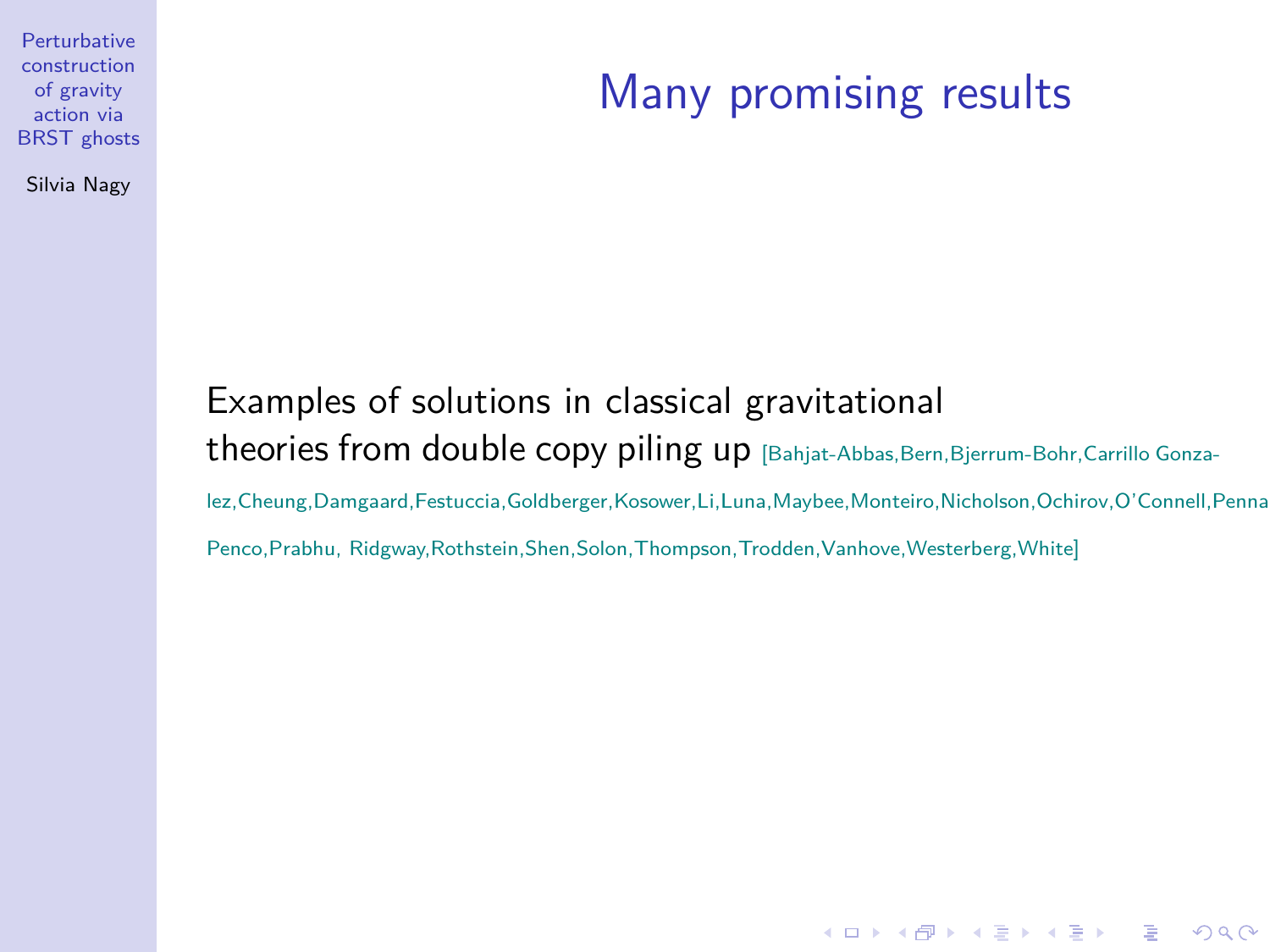Silvia Nagy

## How general is the double copy?

• Can we construct the full space of the gravity theory in a gauge-independent way ?

**KORK ERKER ADAM ADA** 

• Could we *derive* the gravity action from YM?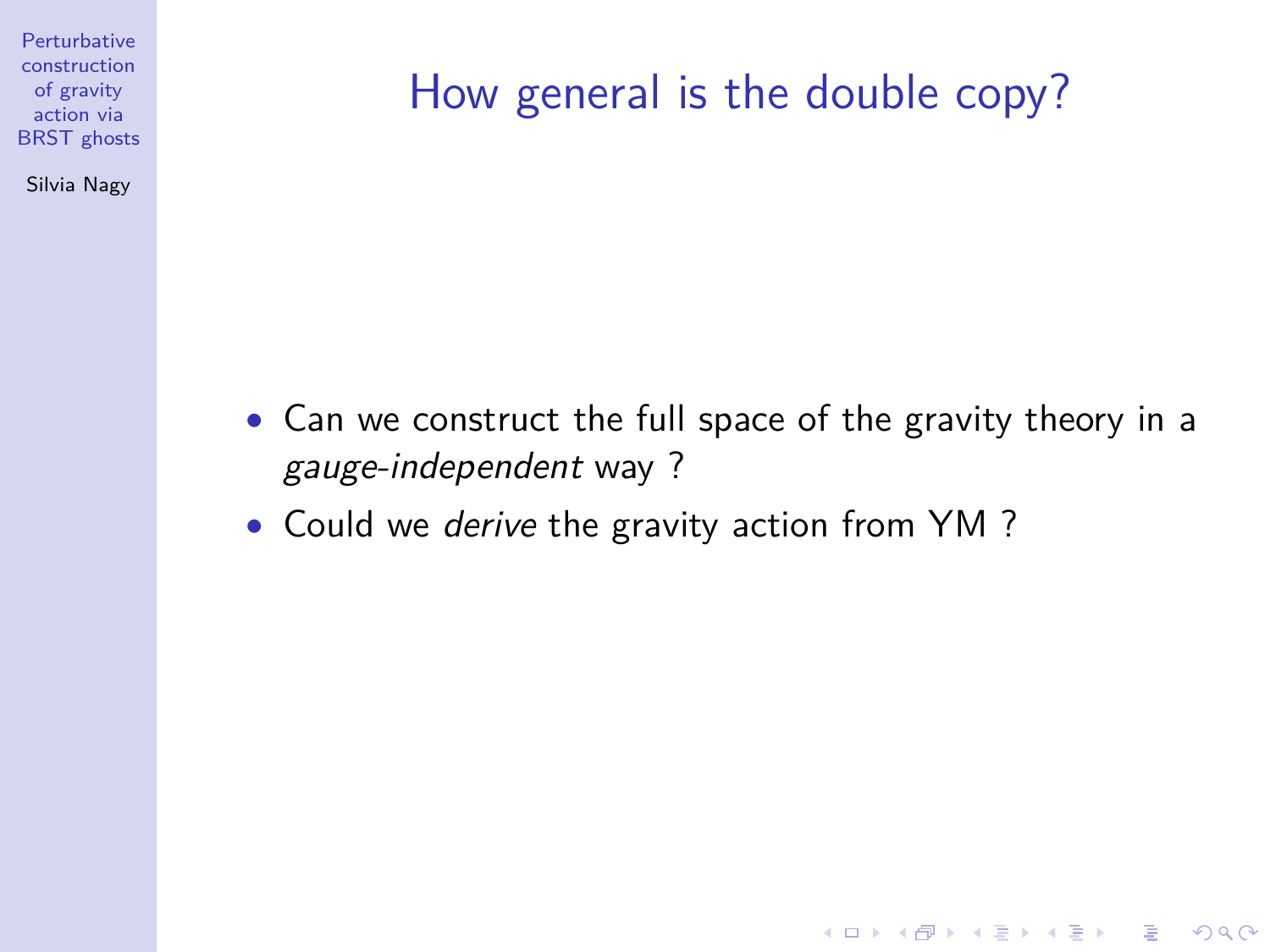Silvia Nagy

# How general is the double copy?

- Can we construct the full space of the gravity theory in a gauge-independent (and respectively coordinate independent) way ?
- Could we *derive* the gravity action from YM ?
- First and second order in perturbation theory for pure gravitational theory.

**KORKARYKERKER POLO**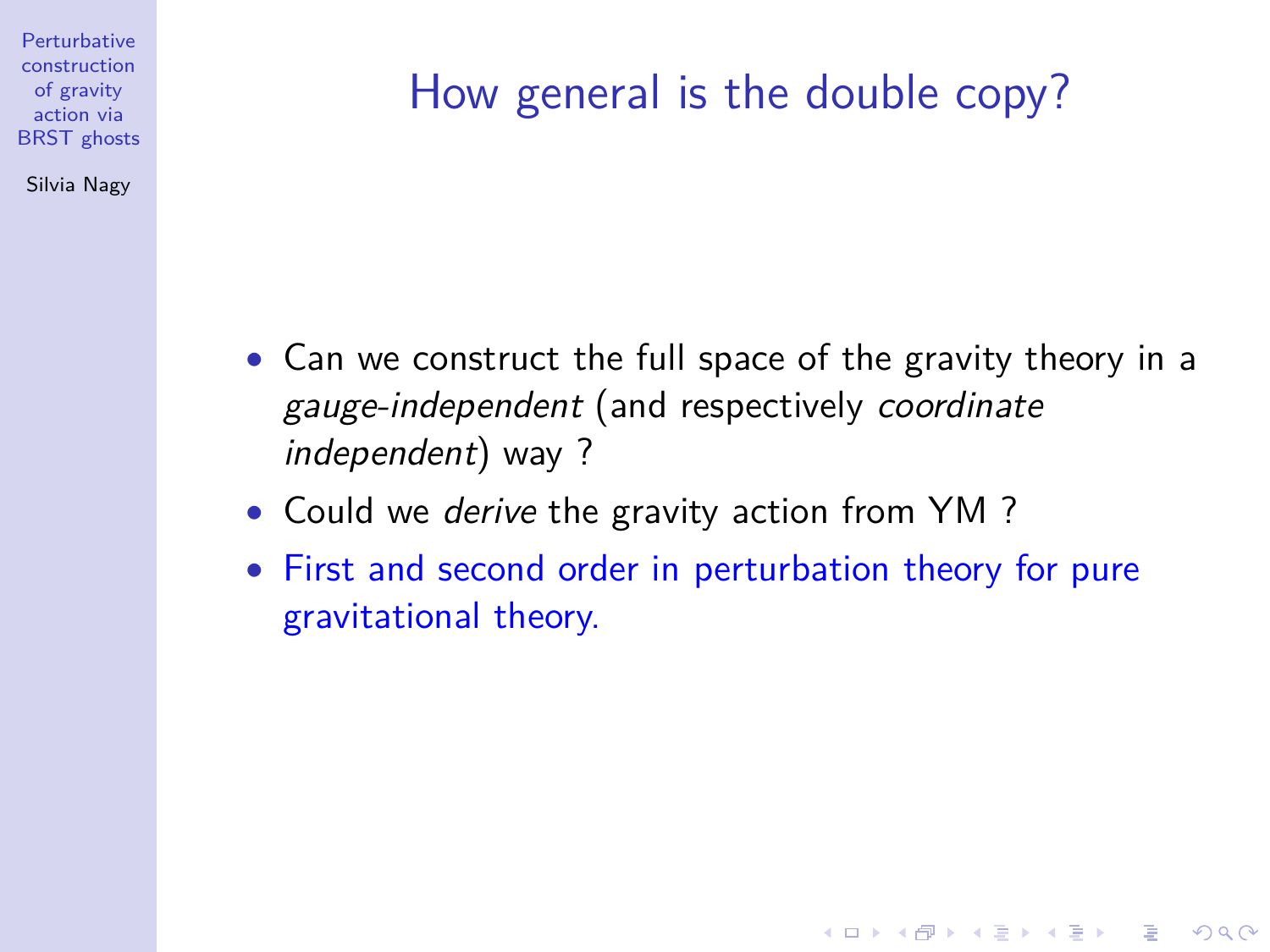# Minimal YM<sup>2</sup>

• Schematically:

$$
A_\mu*\tilde A_\nu\equiv h_{\mu\nu}+B_{\mu\nu}+\eta_{\mu\nu}\phi
$$

- Want to construct the full theory with arbitrary boundary conditions of graviton, dilaton and two-form from the double copy.
- If this is achievable, it should be possible to extract (pure) gravitational solutions by requiring  $B_{\mu\nu} = \phi = 0$
- Start by constructing Lorenz-covariant dictionaries for all the fields compatible with symmetries and equations of motion.

action via [BRST ghosts](#page-0-0) Silvia Nagy

**Perturbative** construction of gravity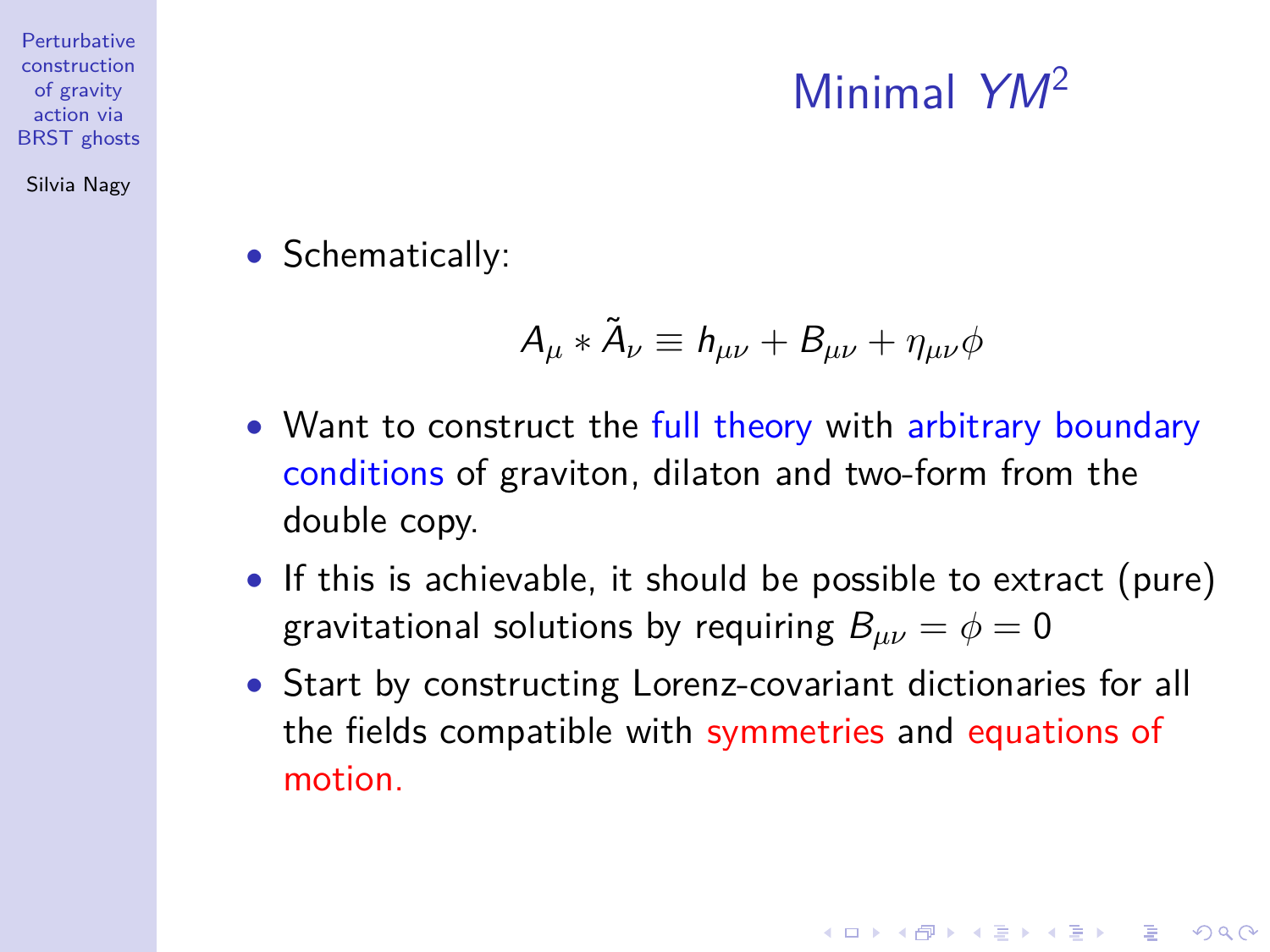#### The set-up

**KORKARYKERKER POLO** 

• We build gravitational fields as convolutions of gauge fields with the bi-adjoint scalar [Anastasiou, Borsten, Duff, Hughes, SN 2014]:

$$
Z_{\mu\nu} = A_{\mu}^{\ \ i} \star [\Phi_{ii'}]^{-1} \star \tilde{A}_{\nu}^{\ \ i'} \equiv A_{\mu} \star \tilde{A}_{\nu}
$$

• The convolution is defined as

$$
[f\star g](x)=\int d^4y f(y)g(x-y).
$$

• Importantly, is **doesn't** obey the Leibnitz rule when the functions f, g have appropriate fall-off:

$$
\partial_{\mu}(f \star g) = (\partial_{\mu}f) \star g = f \star (\partial_{\mu}g)
$$

**Perturbative** construction of gravity action via **BRST** ghosts

Silvia Nagy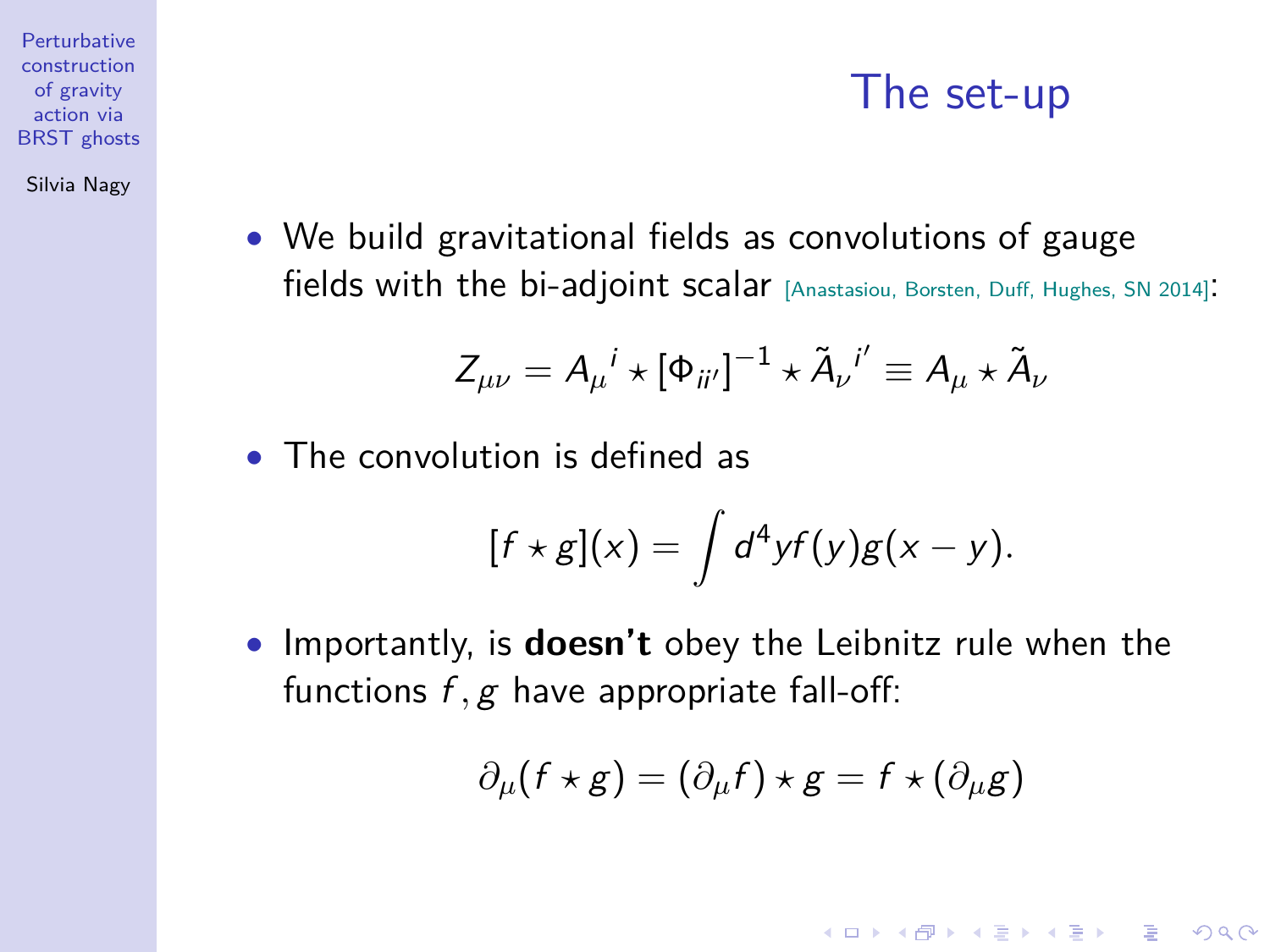Silvia Nagy

### Symmetry requirement

K ロ ▶ K @ ▶ K 할 ▶ K 할 ▶ 이 할 → 9 Q Q →

• Reproduces the correct local transformations at linear level:

$$
\delta h_{\mu\nu} = \partial_{\mu}\xi_{\nu} + \partial_{\nu}\xi_{\mu}
$$

$$
\delta B_{\mu\nu} = \partial_{\mu}\Lambda_{\nu} - \partial_{\nu}\Lambda_{\mu}
$$

$$
\delta\phi = 0
$$

from

$$
\begin{split} \delta A^{\rm a}_{\mu} &= \partial_{\mu} \alpha^{\rm a} + f^{\rm a}_{\ \, bc} A^{\rm b}_{\mu} \theta^{\rm c} \\ \delta \phi_{\rm a \tilde{a}} &= - f^{\rm b}_{\ \, ac} \phi_{\rm b \tilde{a}} \theta^{\rm c} - f^{\tilde{b}}_{\ \, \tilde{a} \tilde{c}} \phi_{\rm a \tilde{b}} \theta^{\tilde{c}} \end{split}
$$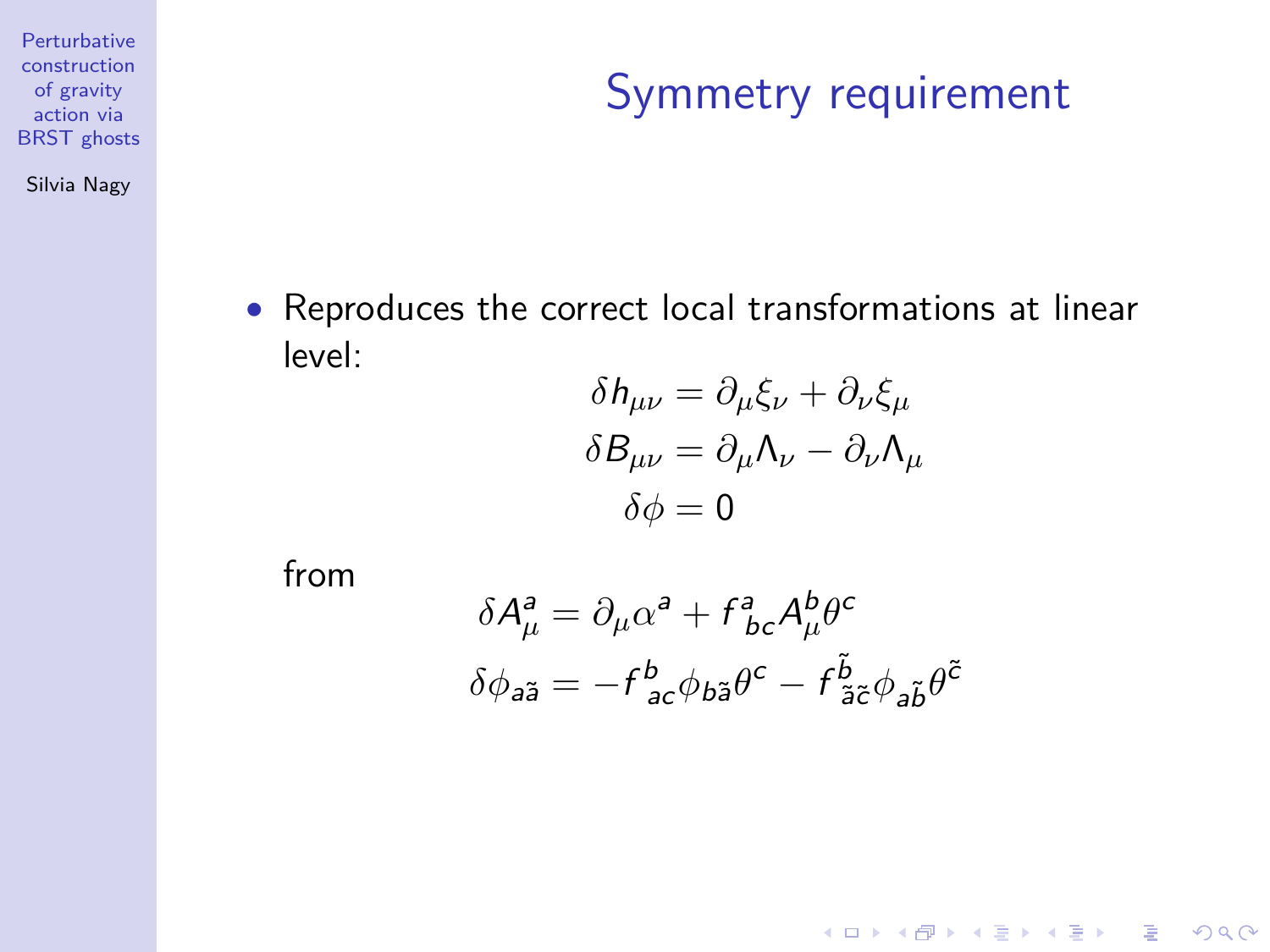Silvia Nagy

#### Dynamics requirement

• Reproduce gravtational eom

$$
R_{\mu\nu} = j_{\mu\nu}^{(h)}
$$

$$
\partial^{\rho} H_{\rho\mu\nu} = j_{\mu\nu}^{(B)}
$$

$$
\Box \phi = j^{(\phi)}
$$

from

• Yang-Mills

$$
\partial^{\mu}F^{i}_{\mu\nu}=j^{i}_{\nu},\quad \partial^{\mu}({}^{*}F^{i}_{\mu\nu})=0,\quad \partial^{\mu}j^{i}_{\mu}=0
$$

**KORK ERKER ADAM ADA** 

Sources have a dual role : they ensure proper fall-off for the fields to be convoluted and they will illuminate a fundamental issue of the double copy.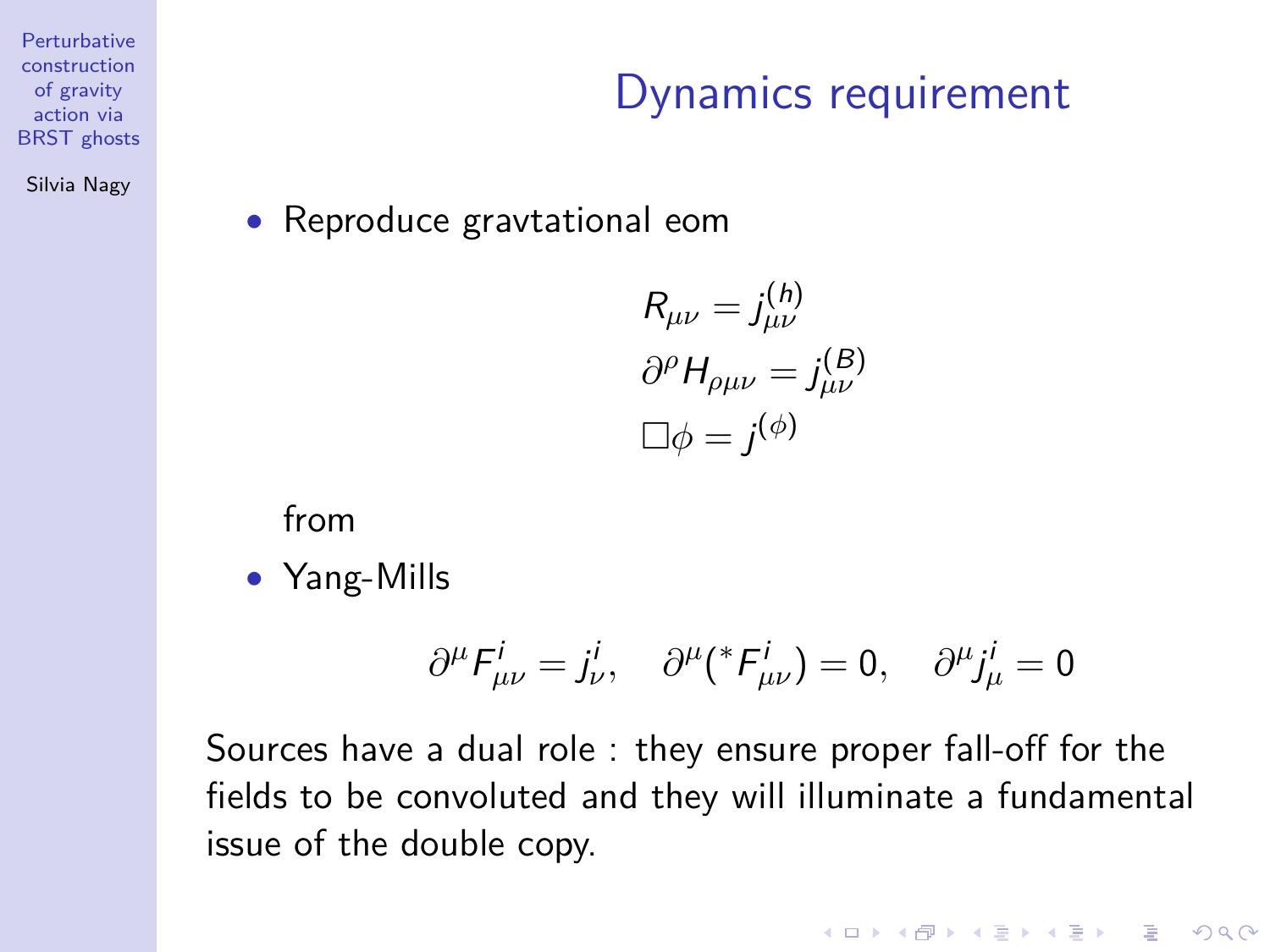Silvia Nagy

#### Field dictionary<sup>[Cardoso,Inverso,SN,Nampuri]</sup>

$$
h_{\mu\nu} = A_{\mu} \star \tilde{A}_{\nu} + A_{\nu} \star \tilde{A}_{\mu} + q \eta_{\mu\nu} \left[ A_{\rho} \star \tilde{A}^{\rho} - \frac{1}{\Box} (\partial \cdot A) \star (\partial \cdot \tilde{A}) \right]
$$
  
\n
$$
B_{\mu\nu} = A_{\mu} \star \tilde{A}_{\nu} - A_{\nu} \star \tilde{A}_{\mu}
$$
  
\n
$$
\phi = A_{\rho} \star \tilde{A}^{\rho} - \frac{1}{\Box} (\partial \cdot A) \star (\partial \cdot \tilde{A})
$$

K ロ ▶ K @ ▶ K 할 ▶ K 할 ▶ | 할 | ⊙Q @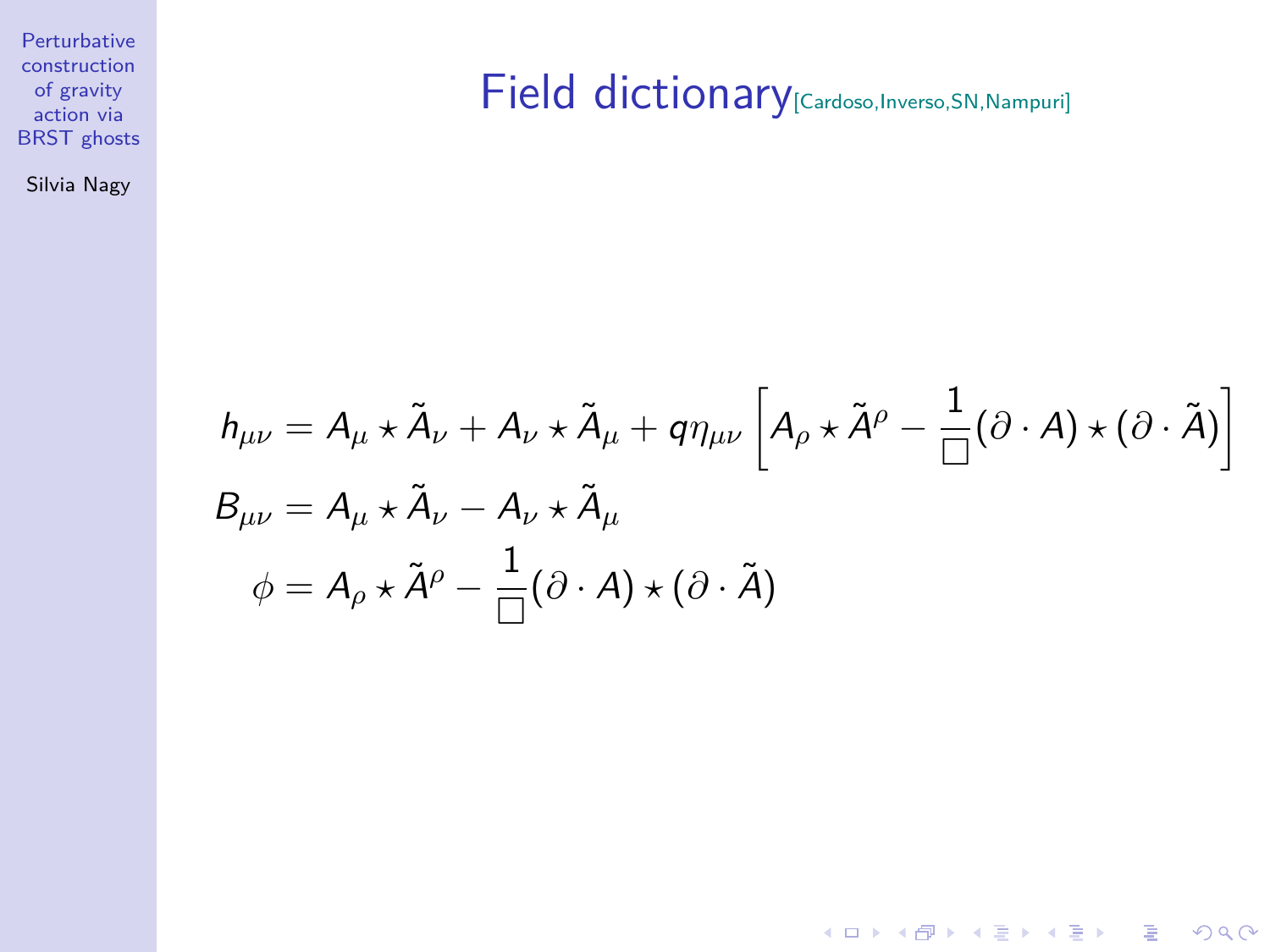#### Source dictionary

K ロ ▶ K @ ▶ K 할 ▶ K 할 ▶ | 할 | ⊙Q @

Silvia Nagy

$$
j_{\mu\nu}^{(h)} = -j_{(\mu} * \tilde{j}_{\nu)} + (q+1) \frac{\partial_{\mu} \partial_{\nu}}{\Box} j_{\rho} * \tilde{j}^{\rho}
$$
  

$$
j_{\mu\nu}^{(B)} = 2j_{[\mu} * \tilde{j}_{\nu]}
$$
  

$$
j^{(\phi)} = j_{\rho} * \tilde{j}^{\rho}
$$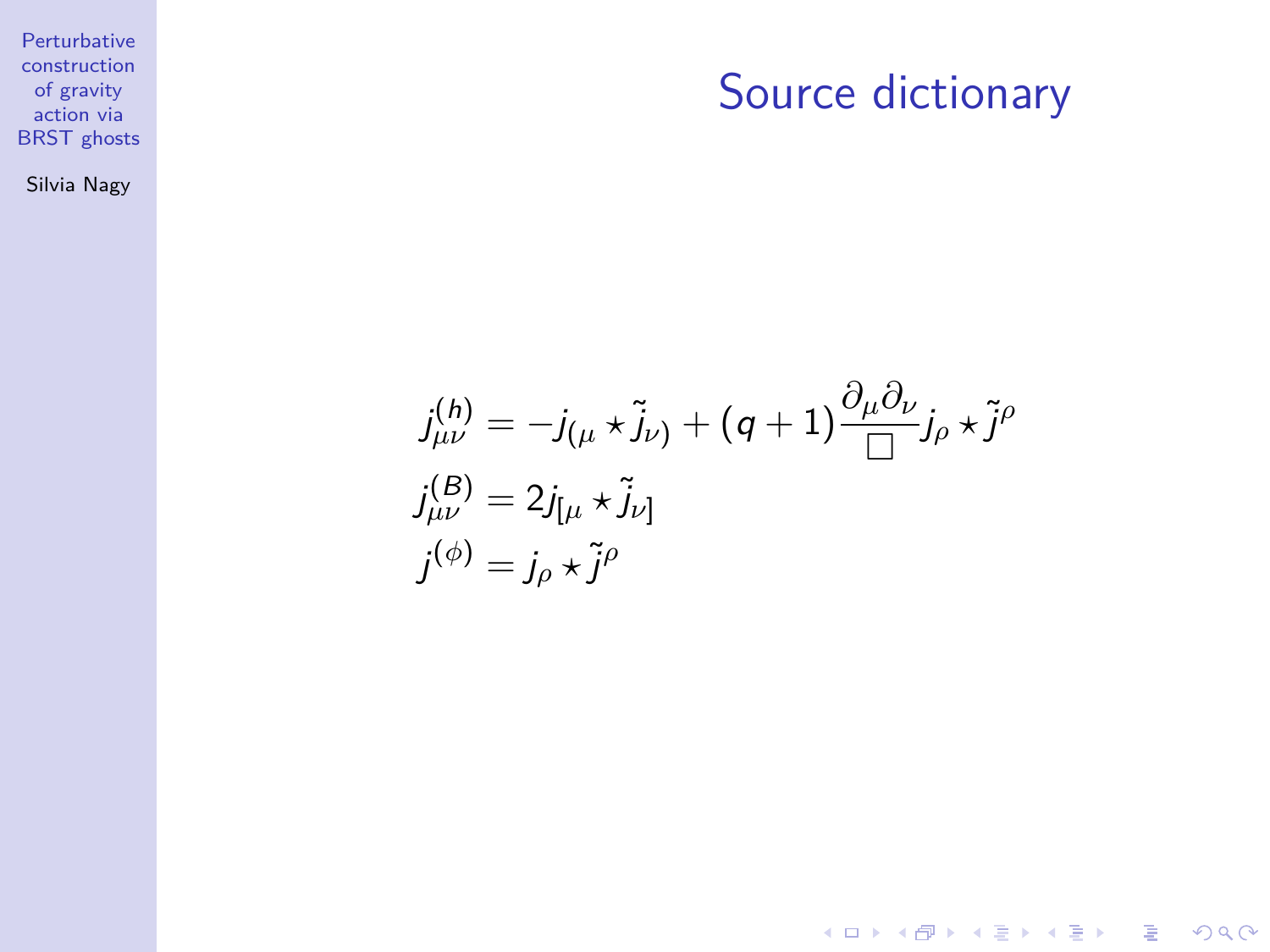Silvia Nagy

#### Source dictionary and constraint

$$
j_{\mu\nu}^{(h)} = -j_{(\mu} * \tilde{j}_{\nu)} + (q+1) \frac{\partial_{\mu} \partial_{\nu}}{\Box} j_{\rho} * \tilde{j}^{\rho}
$$
  

$$
j_{\mu\nu}^{(B)} = 2j_{[\mu} * \tilde{j}_{\nu]}
$$
  

$$
j^{(\phi)} = j_{\rho} * \tilde{j}^{\rho}
$$

#### **Note that out theory is constrained:**

$$
\boxed{j^\phi \propto -T^{\rho}_{\ \rho}}
$$

**KORK ERKER ADAM ADA** 

Obstruction to obtaining pure gravity - even for the most general dictionary !!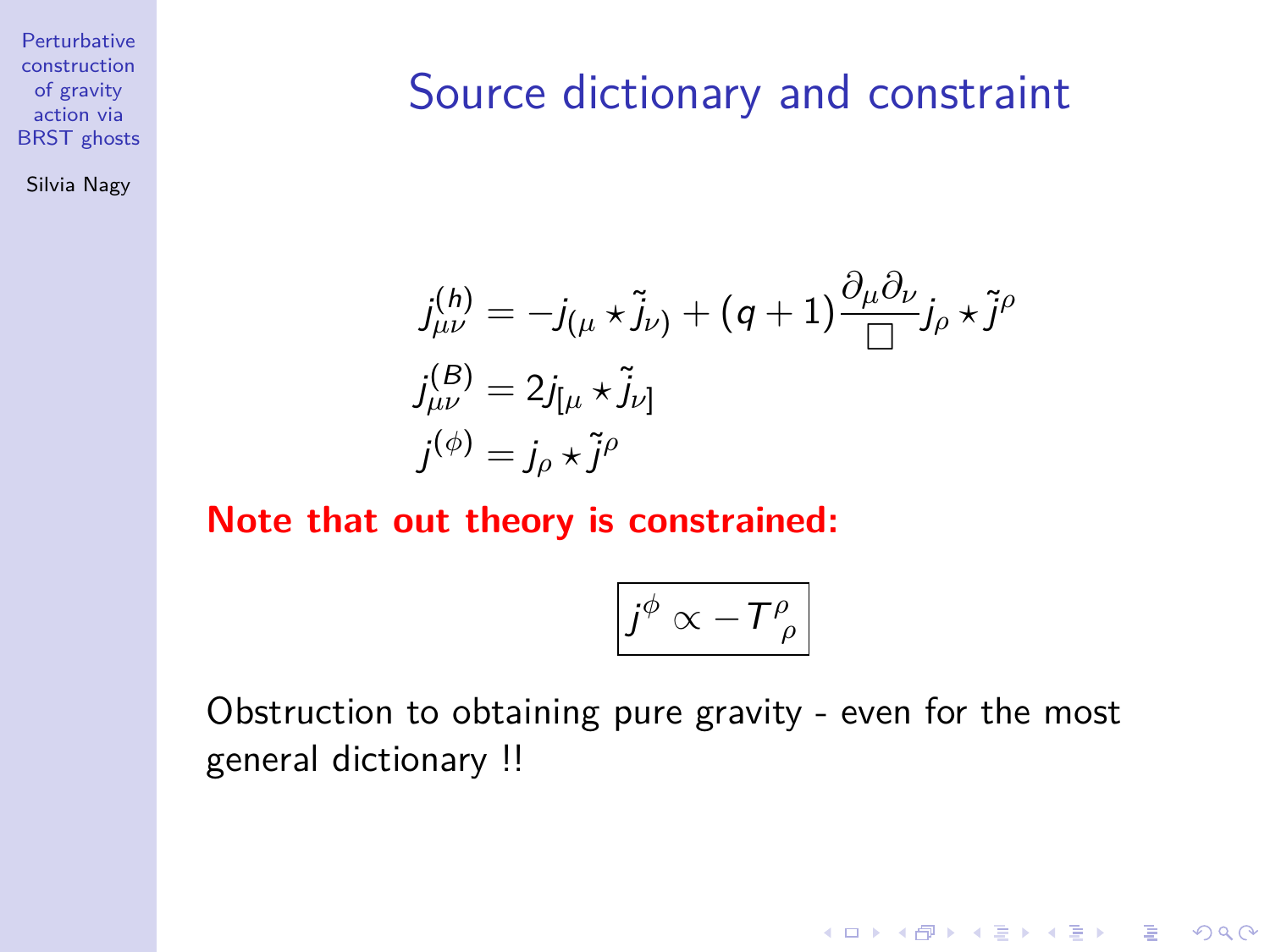Silvia Nagy

#### Source dictionary and constraint

$$
j_{\mu\nu}^{(h)} = -j_{(\mu} * \tilde{j}_{\nu)} + (q+1) \frac{\partial_{\mu} \partial_{\nu}}{\Box} j_{\rho} * \tilde{j}^{\rho}
$$
  

$$
j_{\mu\nu}^{(B)} = 2j_{[\mu} * \tilde{j}_{\nu]}
$$
  

$$
j^{(\phi)} = j_{\rho} * \tilde{j}^{\rho}
$$

**Note that out theory is constrained:**

$$
\left|j^{\phi}\propto-T_{\ \rho}^{\rho}\right|
$$

Obstruction to obtaining pure gravity - even for the most general dictionary !!

• issue with off-shell d.o.f. counting:  $A_\mu \star \tilde{A}_\nu$  has 9, whereas  $h_{\mu\nu}$  has 6,  $B_{\mu\nu}$  has 3 and  $\phi$  has 1.

**KORKAR KERKER SAGA**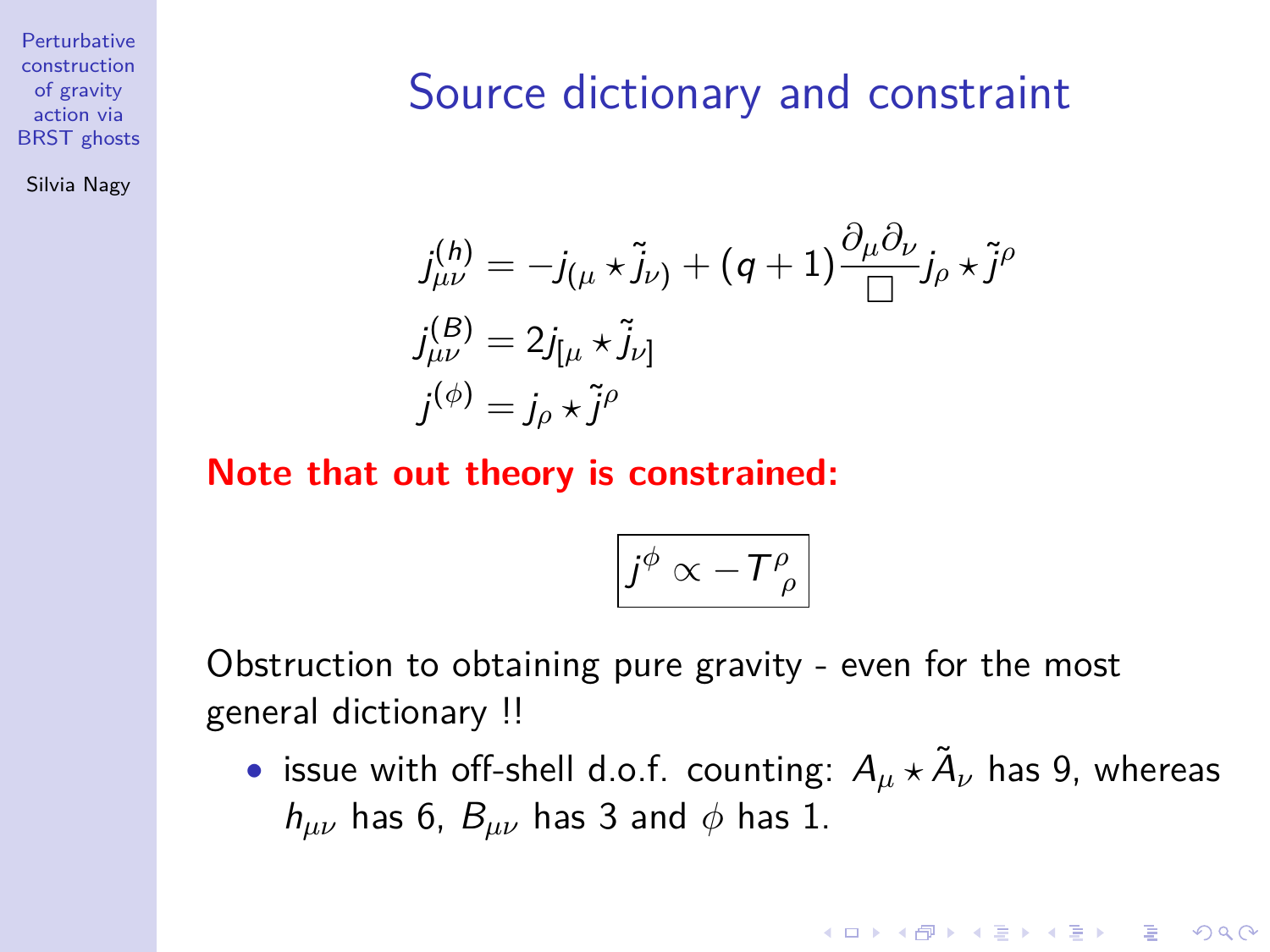Silvia Nagy

#### Is there a more natural home for the double copy?

K ロ ▶ K @ ▶ K 할 ▶ K 할 ▶ | 할 | © 9 Q @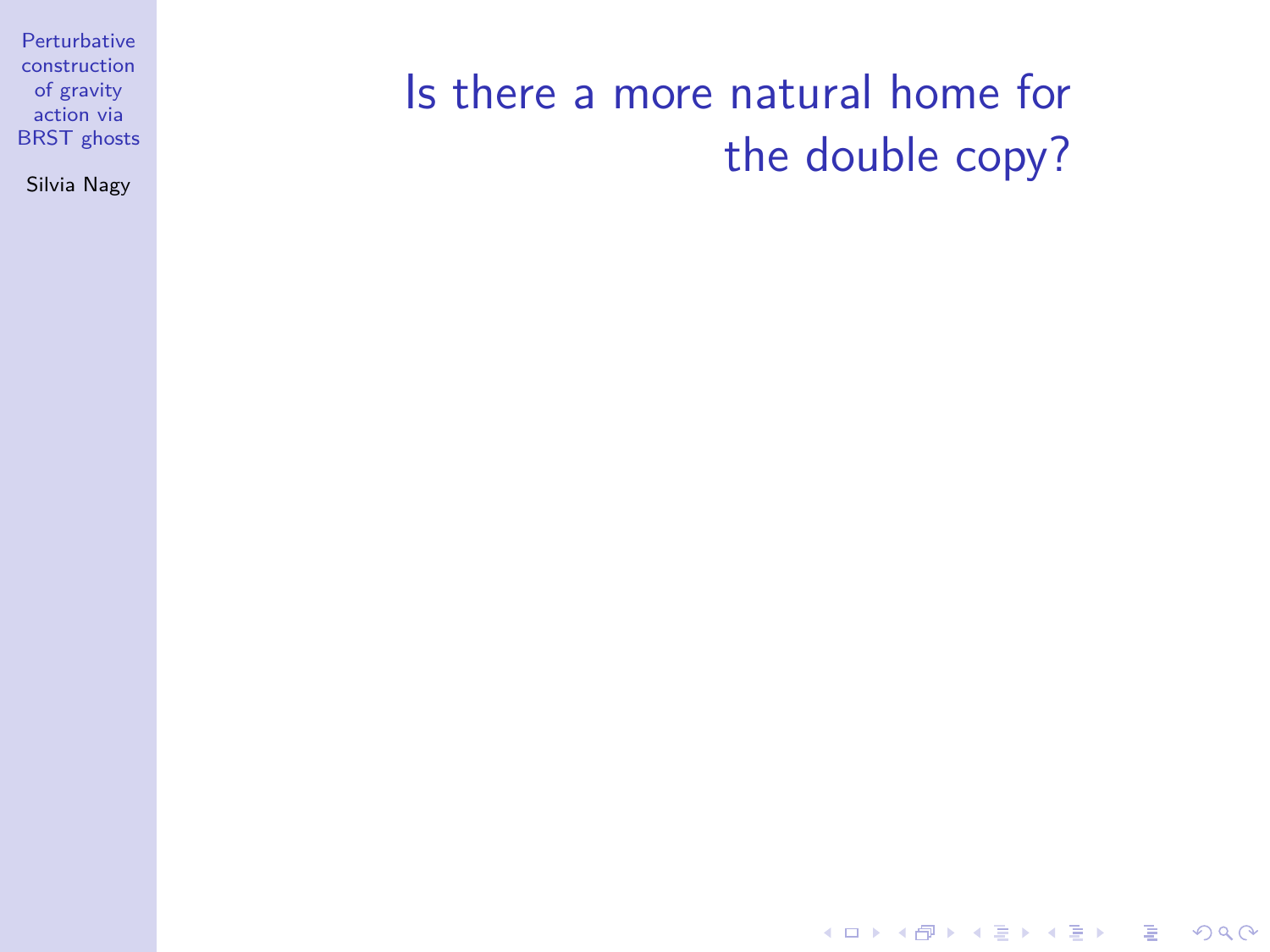Silvia Nagy

# Is there a more natural home for the double copy?

• Siegel('95) conjectured in that a string-inspired double-copy would be manifested at the level of BRST systems (physical fields+ghosts)

|          | $physical$ $ghost$ |                    |
|----------|--------------------|--------------------|
| physical | physical $ $ ghost |                    |
| ghost    | ghost              | physical $+$ gh-gh |

• Originally considered because it resolves the apparent conflict between on-shell and off-shell d.o.f (in a way that extends naturally to supergravity theories).

**KORKARYKERKER POLO**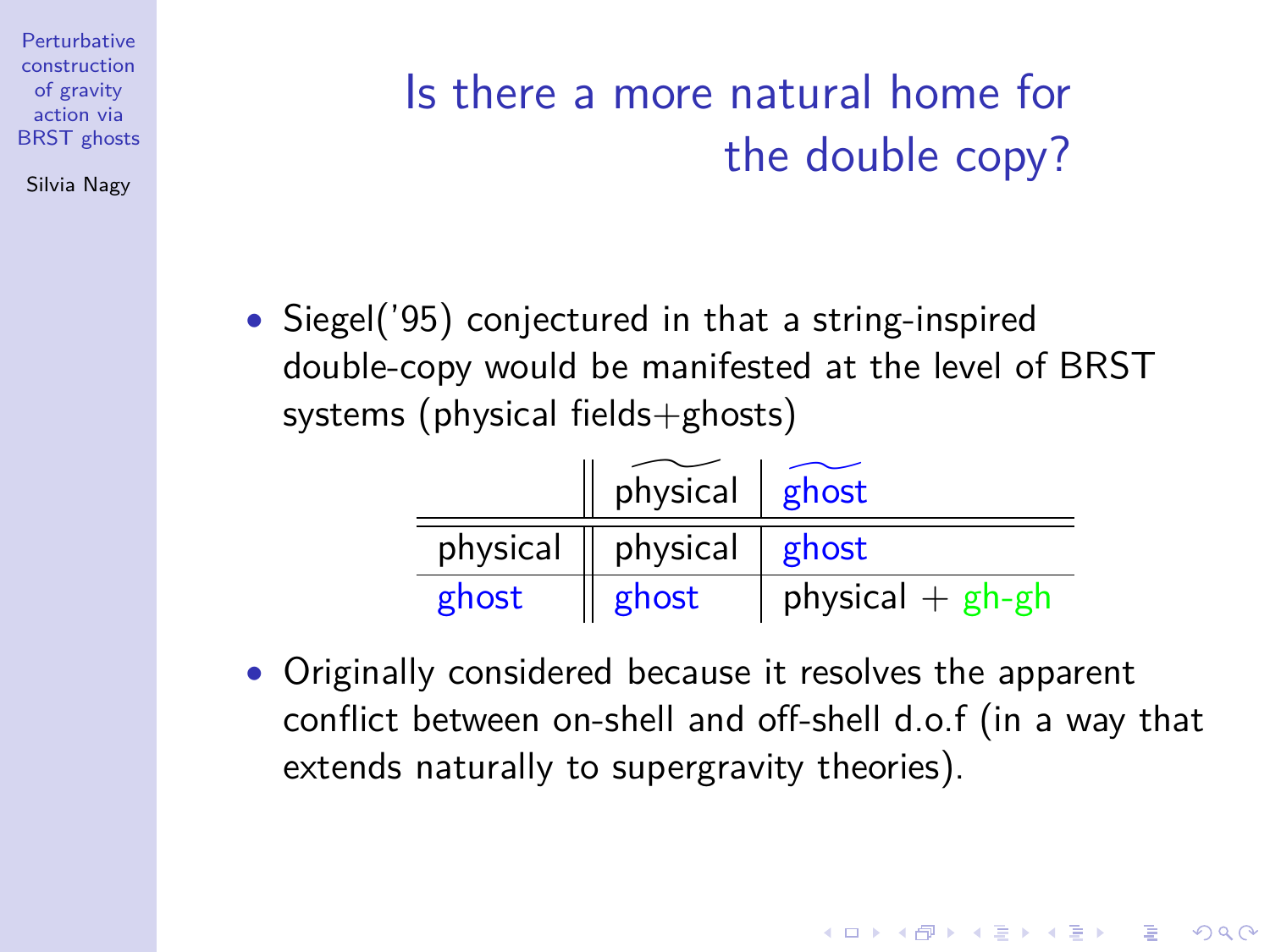#### **BRST**

**Perturbative** construction of gravity action via **BRST** ghosts

Silvia Nagy

- introduced to avoid issues caused by gauge symmetry in path integrals
- perform a gauge-fixing

$$
\mathcal{L}^{BRST} = -\frac{1}{4} F_{\mu\nu} F^{\mu\nu} + b\mathcal{G}(A^i_\mu, b, \xi_{(A)})
$$

• replace the gauge symmetry by a fermionic global symmetry by introducing a ghost-antighost pair for each original gauge parameter. The symmetries have the same form as the original ones, but with gauge parameters replaced by ghosts:

$$
Q_{BRST} A^i_\mu = \partial_\mu c^i
$$
  
\n
$$
Q_{BRST} c = 0
$$
  
\n
$$
Q_{BRST} \overline{c} = b
$$
  
\n
$$
Q_{BRST} b = 0
$$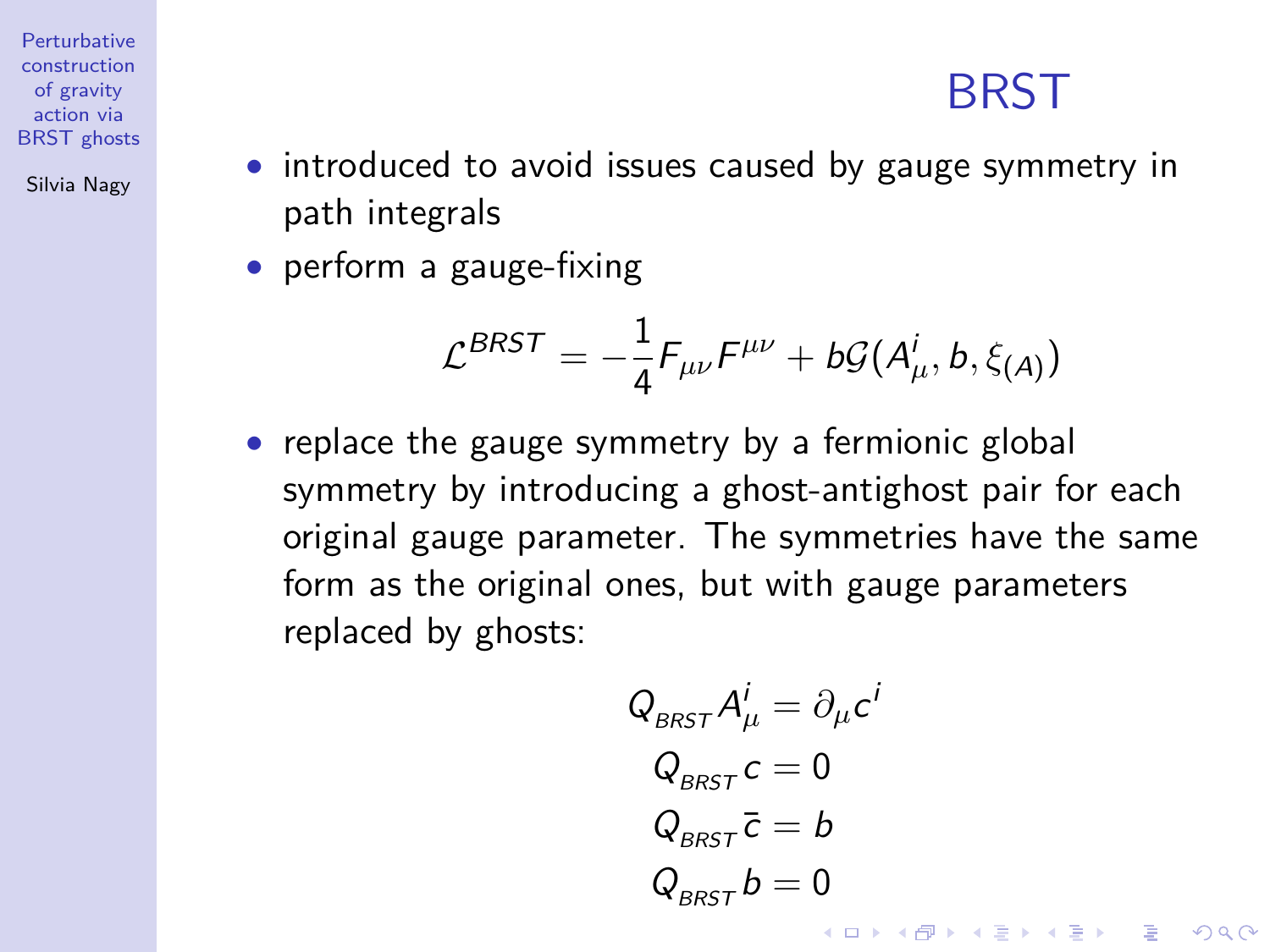#### **BRST**

**KORKARYKERKER POLO** 

<span id="page-15-0"></span>**Perturbative** construction of gravity action via **BRST** ghosts

Silvia Nagy

- introduced to avoid issues caused by gauge symmetry in path integrals
- perform a gauge-fixing

$$
\mathcal{L}^{BRST} = -\frac{1}{4} F_{\mu\nu} F^{\mu\nu} - b\mathcal{G}(A^i_\mu, b, \xi_{(A)})
$$

• replace the gauge symmetry by a fermionic global symmetry by introducing a ghost-antighost pair for each original gauge parameter and write a new Lagrangian which manisfests this symmetry by the prescription:

$$
\mathcal{L}^{BRST} = -\frac{1}{4} F_{\mu\nu} F^{\mu\nu} - b \mathcal{G}(A^i_\mu, b, \xi_{(A)}) - \bar{c} \int d^4 y \frac{\delta \mathcal{G}}{\delta A_\mu} \partial^\mu c
$$

• At classical level this is equivalent with the original one!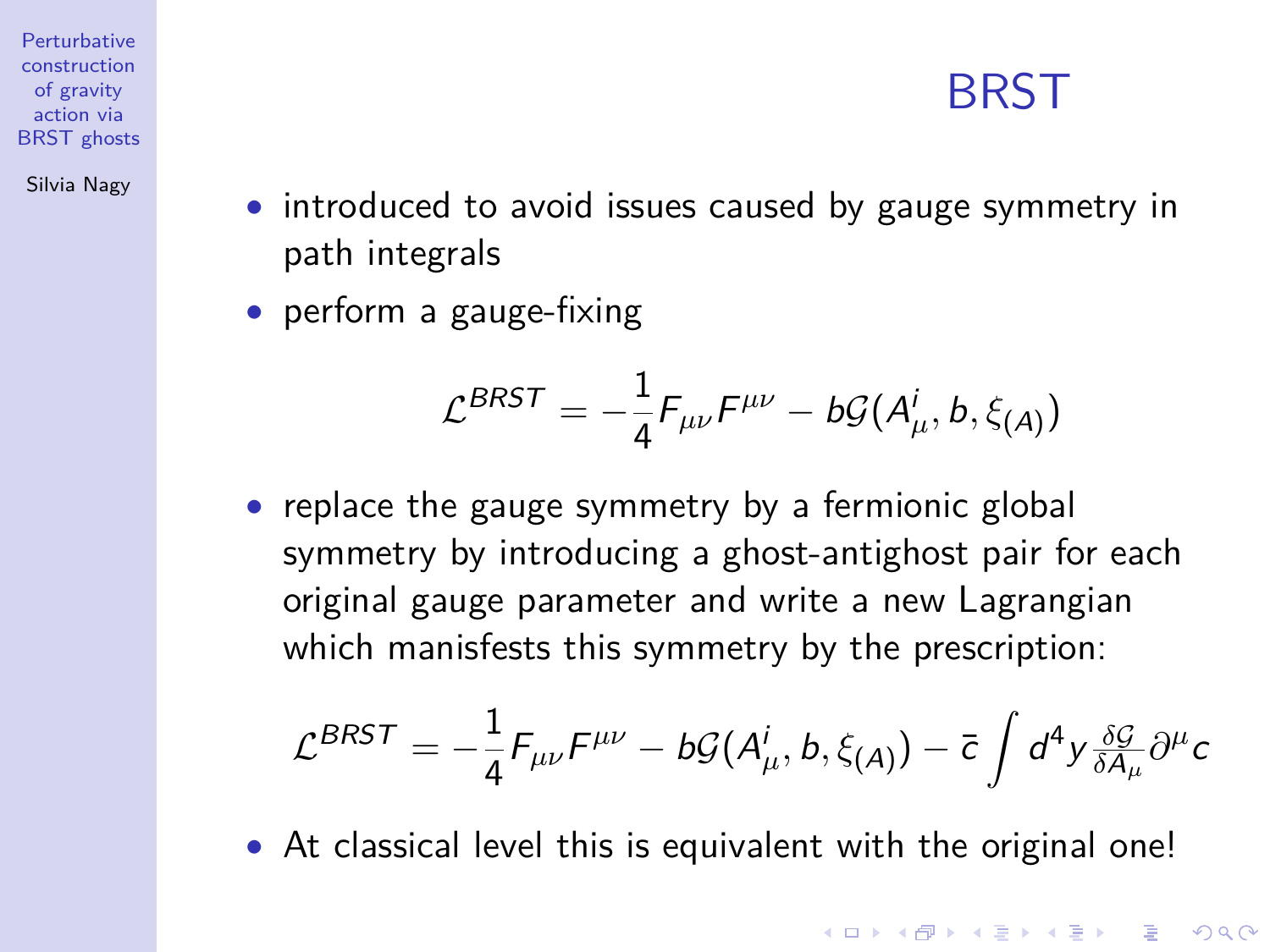Silvia Nagy

#### BRST for linearised YM

<span id="page-16-0"></span>• Pick a Lorenz covariant *ξ*-gauge for YM field:

$$
\mathcal{G}(A_{\mu},b,\xi_{(A)})=\partial^{\mu}A_{\mu}+\frac{\xi_{(A)}}{2}b
$$

• and corresponding one for graviton

$$
\mathcal{G}(h_{\mu\nu}, b_{\mu}, \xi_{(h)}) = h_{\mu\nu} - \frac{1}{2}\partial_{\mu}h + \frac{\xi_{(h)}}{2}b_{\mu}
$$

with BRST transformations

$$
Q_{BRST} h_{\mu\nu} = \partial_{\mu} c_{\nu} + \partial_{\nu} c_{\mu}
$$
  
\n
$$
Q_{BRST} c_{\mu} = 0
$$
  
\n
$$
Q_{BRST} \bar{c}_{\mu} = b_{\mu}
$$
  
\n
$$
Q_{BRST} b_{\mu} = 0
$$

• Similarly for the two-form B*µν*, though more complicated: we have ghosts  $d_\mu, \bar{d}_\mu$  ghosts-for-ghosts  $d, \bar{d}$  and and a physical sp[in](#page-15-0)-0 field  $\eta$  in the gau[ge-](#page-15-0)[fix](#page-17-0)in[g](#page-16-0) [t](#page-17-0)[er](#page-0-0)[m](#page-29-0) [[Kim](#page-0-0)[ura '8](#page-29-0)0][.](#page-0-0)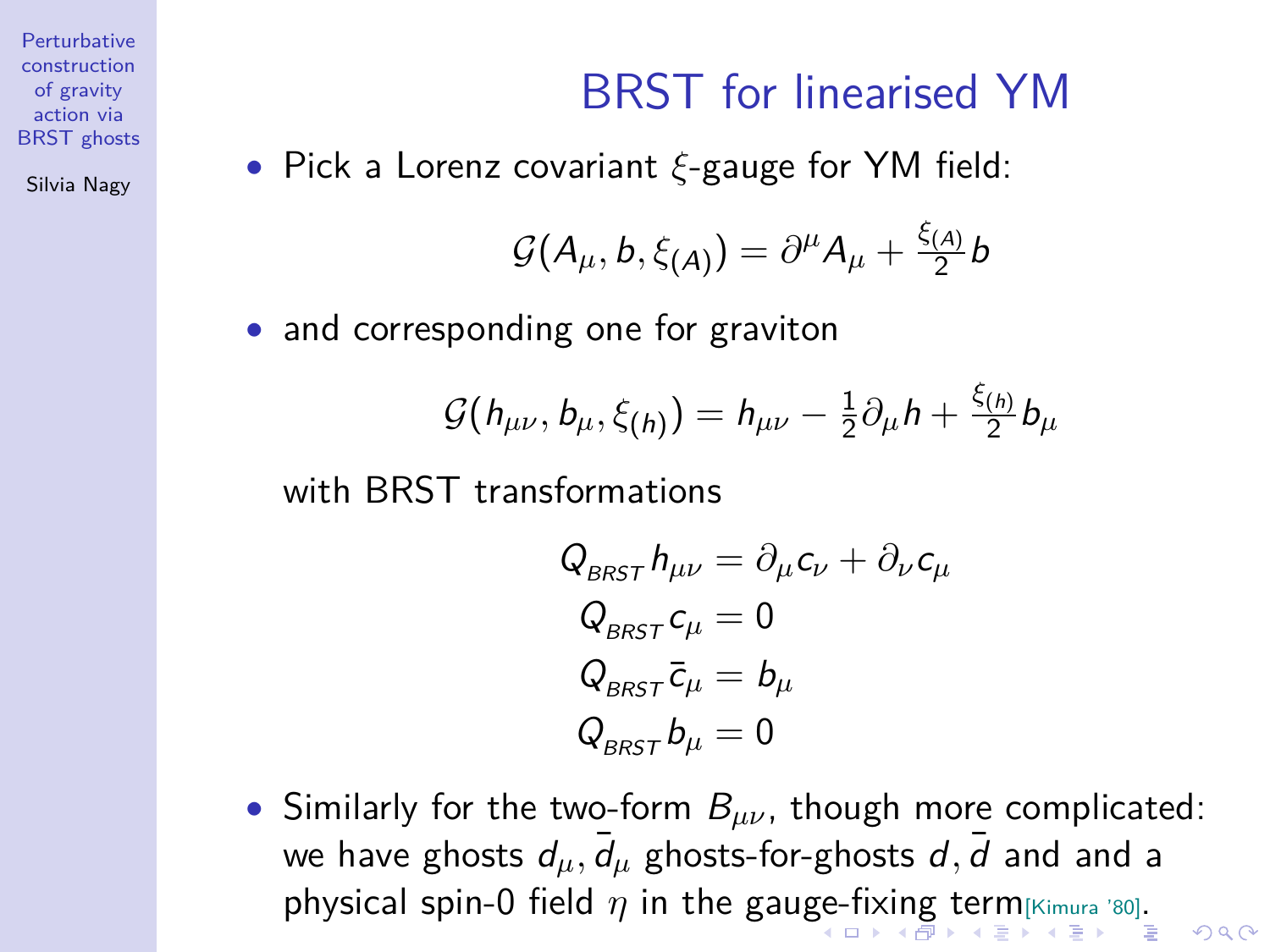Silvia Nagy

<span id="page-17-0"></span>• symmetry requirement: reproduce BRST symmetries of gravitational fields, ghosts, ghosts-for-ghosts from those if YM.

BRST dictionary

**KORK ERKER ADAM ADA** 

• dynamics requirement: reproduce gravitational e.o.m. in the BRST forrm

$$
\Box h_{\mu\nu} - \frac{\xi_{(h)} + 2}{\xi_{(h)}} \left( 2\partial^{\rho} \partial_{(\mu} h_{\nu)\rho} - \partial_{\mu} \partial_{\nu} \right) h = j_{\mu\nu}^{(h)}
$$

$$
\Box B_{\mu\nu} + \frac{\xi_{(B)} + 2}{\xi_{(B)}} 2\partial^{\rho} \partial_{[\mu} B_{\nu]\rho} = j_{\mu\nu}^{(B)}
$$

$$
\Box \varphi = j^{(\varphi)}
$$

from YM equations in BRST form

$$
\Box A_{\mu} - \frac{\xi + 1}{\xi} \partial_{\mu} \partial A = j_{\mu}, \quad \Box c^{\alpha} = j^{\alpha}
$$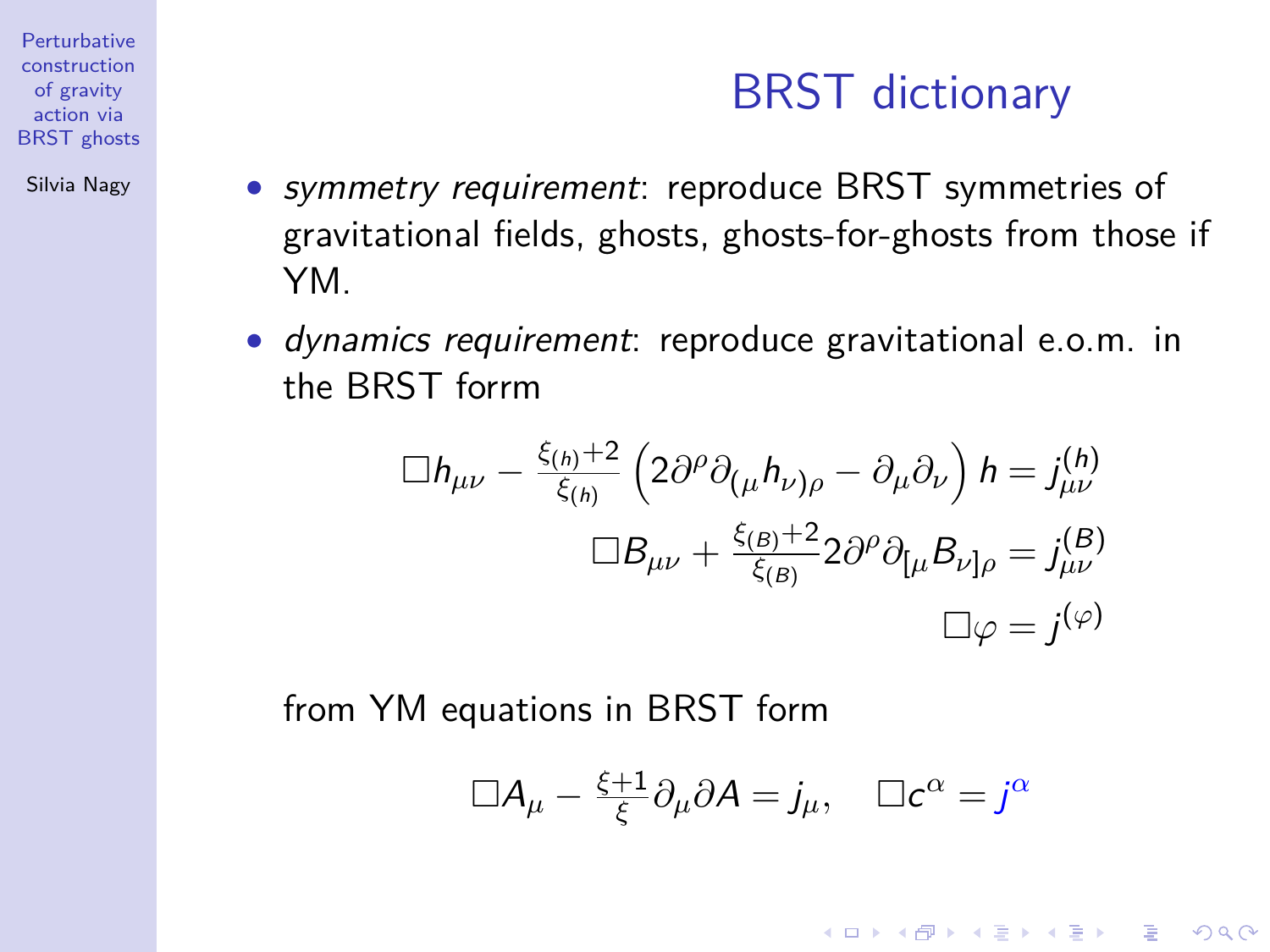#### **Dictionary**

K ロ ▶ K @ ▶ K 할 ▶ K 할 ▶ | 할 | ⊙Q @

[BRST ghosts](#page-0-0) Silvia Nagy

Perturbative construction of gravity action via

We find

$$
\xi_{(h)}=\xi_{(B)}=\xi
$$

and

$$
h_{\mu\nu} = A_{(\mu} * A_{\nu)} + \frac{1}{1-\xi} \frac{\partial_{\mu} \partial_{\nu}}{\Box} A * A + \frac{1+\xi}{2(1-\xi)} \frac{\partial_{\mu} \partial_{\nu}}{\Box} c * c
$$
  
\n
$$
- \frac{1}{2} \frac{1}{\Box} (\partial A * \partial_{(\mu} A_{\nu)} + \partial_{(\mu} A_{\nu)} * \partial A)
$$
  
\n
$$
+ \frac{\xi}{(2-D)(\xi-1)} \eta_{\mu\nu} (A * A + \frac{1}{\xi} c * c + (\frac{1}{\xi^2} - 1) \frac{1}{\Box} \partial A * \partial A)
$$
  
\n
$$
B_{\mu\nu} = A_{[\mu} * A_{\nu]} - \frac{1}{2} \frac{1}{\Box} (\partial A * \partial_{[\mu} A_{\nu]} - \partial_{[\mu} A_{\nu]} * \partial A)
$$
  
\n
$$
\phi = A * A + \frac{1}{\xi} c * c + (\frac{1}{\xi^2} - 1) \frac{1}{\Box} \partial A * \partial A
$$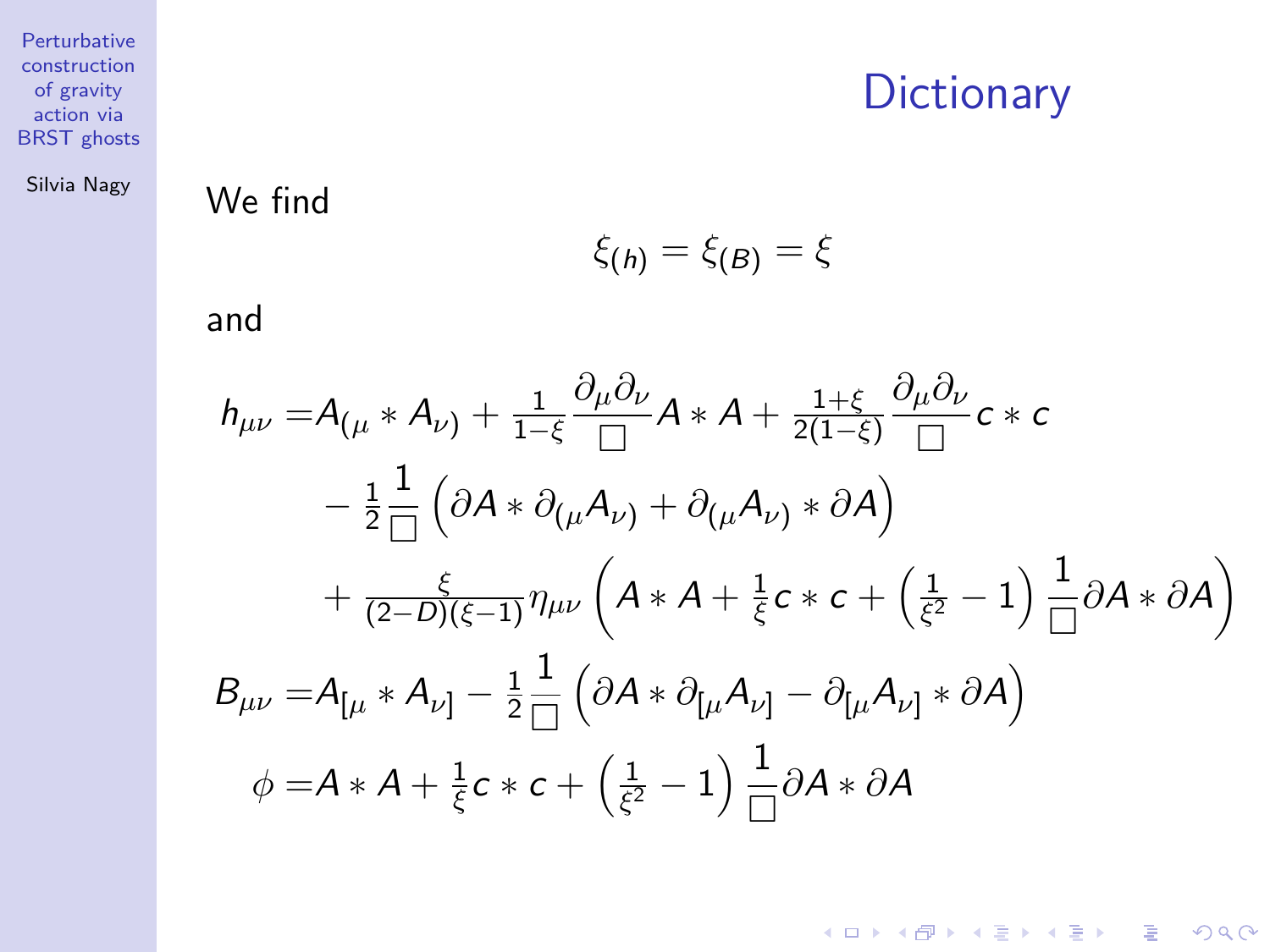Gravity dictionary

**KORKARRA ERKER SAGA** 

construction of gravity action via **BRST** ghosts

**Perturbative** 

Silvia Nagy

Kill  $B_{\mu\nu}$  by setting  $A_\mu = \tilde{A}_\mu$  and kill dilaton by setting

$$
\frac{1}{\xi}c*c=-A*A\left(1-\frac{1}{\xi^2}\right)\frac{1}{\Box}\partial A*\partial A
$$

so graviton dictionary reduces to

$$
h_{\mu\nu} = A_{(\mu} * A_{\nu)} + \frac{1}{1-\xi} \frac{\partial_{\mu} \partial_{\nu}}{\Box} A * A + \frac{1+\xi}{2(1-\xi)} \frac{\partial_{\mu} \partial_{\nu}}{\Box} c * c
$$

$$
- \frac{1}{2} \frac{1}{\Box} (\partial A * \partial_{(\mu} A_{\nu)} + \partial_{(\mu} A_{\nu)} * \partial A)
$$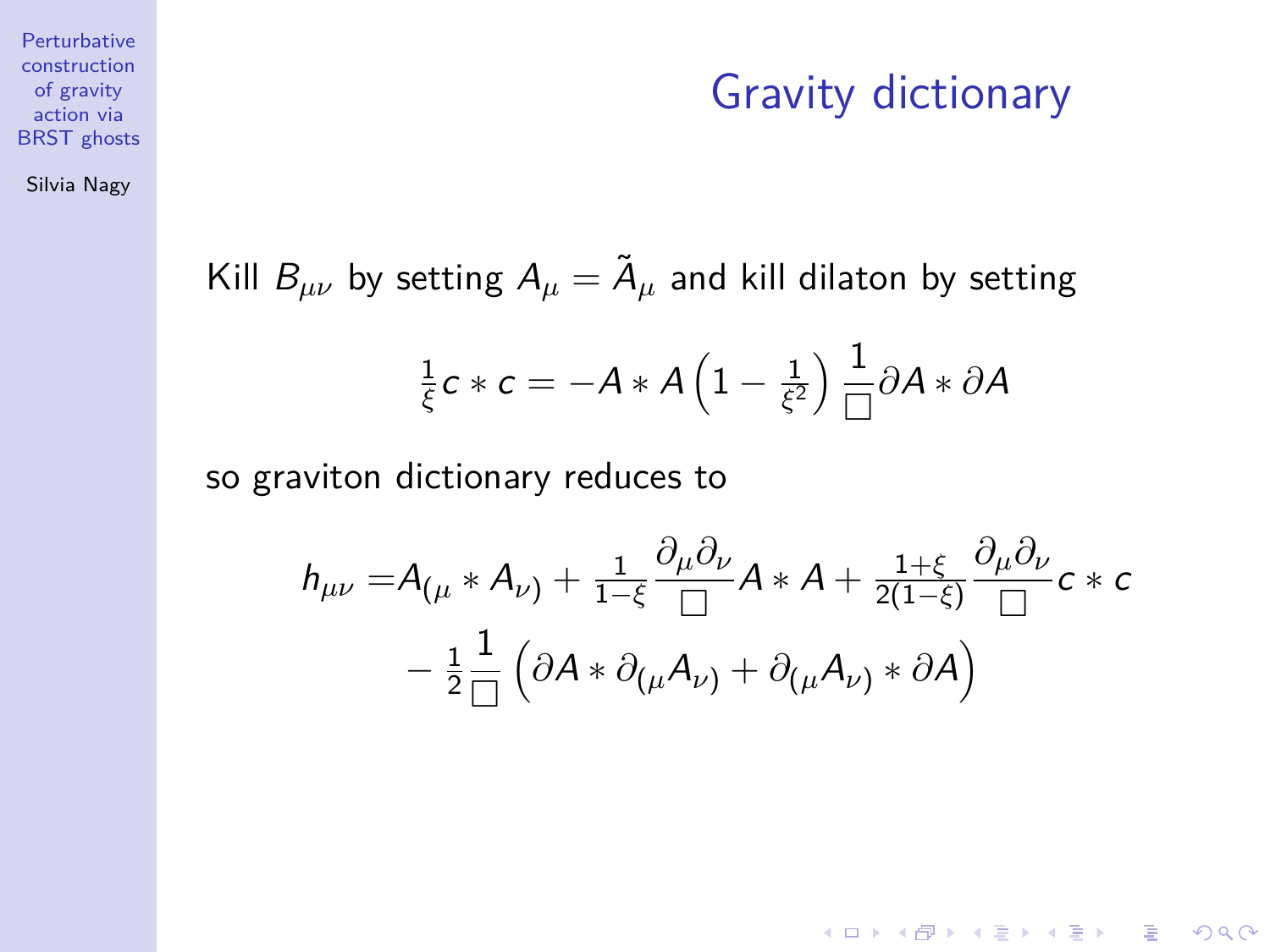#### Silvia Nagy

#### E.o.m. dictionary

K ロ ▶ K @ ▶ K 할 ▶ K 할 ▶ 이 할 → 9 Q Q →

Source dictionary for graviton-dilaton

$$
j_{\mu\nu}^{(h)} = a_6 \frac{1}{\Box} j_{(\mu} * \tilde{j}_{\nu)} + a_7 \frac{\partial_{\mu} \partial_{\nu}}{\Box^2} j^{\rho} * \tilde{j}_{\rho} + a_8 \frac{\partial_{\mu} \partial_{\nu}}{\Box^2} j^a * \tilde{j}_a
$$
  
+  $\eta_{\mu\nu} \frac{1}{\Box} \left[ b_4 j^{\rho} * \tilde{j}_{\rho} + b_5 j^a * \tilde{j}_a \right]$   
 $j^{\phi} = \frac{1}{\Box} \left[ j^{\rho} * \tilde{j}_{\rho} + \frac{1}{\xi} j^a * \tilde{j}_a \right]$ 

with

$$
a_6=\tfrac{1}{1-\xi},\; a_7=\tfrac{(1+\xi)^2}{\xi(1-\xi)},\; a_8=\tfrac{(1+\xi)^2}{\xi^2(1-\xi)},\quad b_4=\tfrac{\xi}{2(1-\xi)},\; b_5=\tfrac{1}{2(1-\xi)}
$$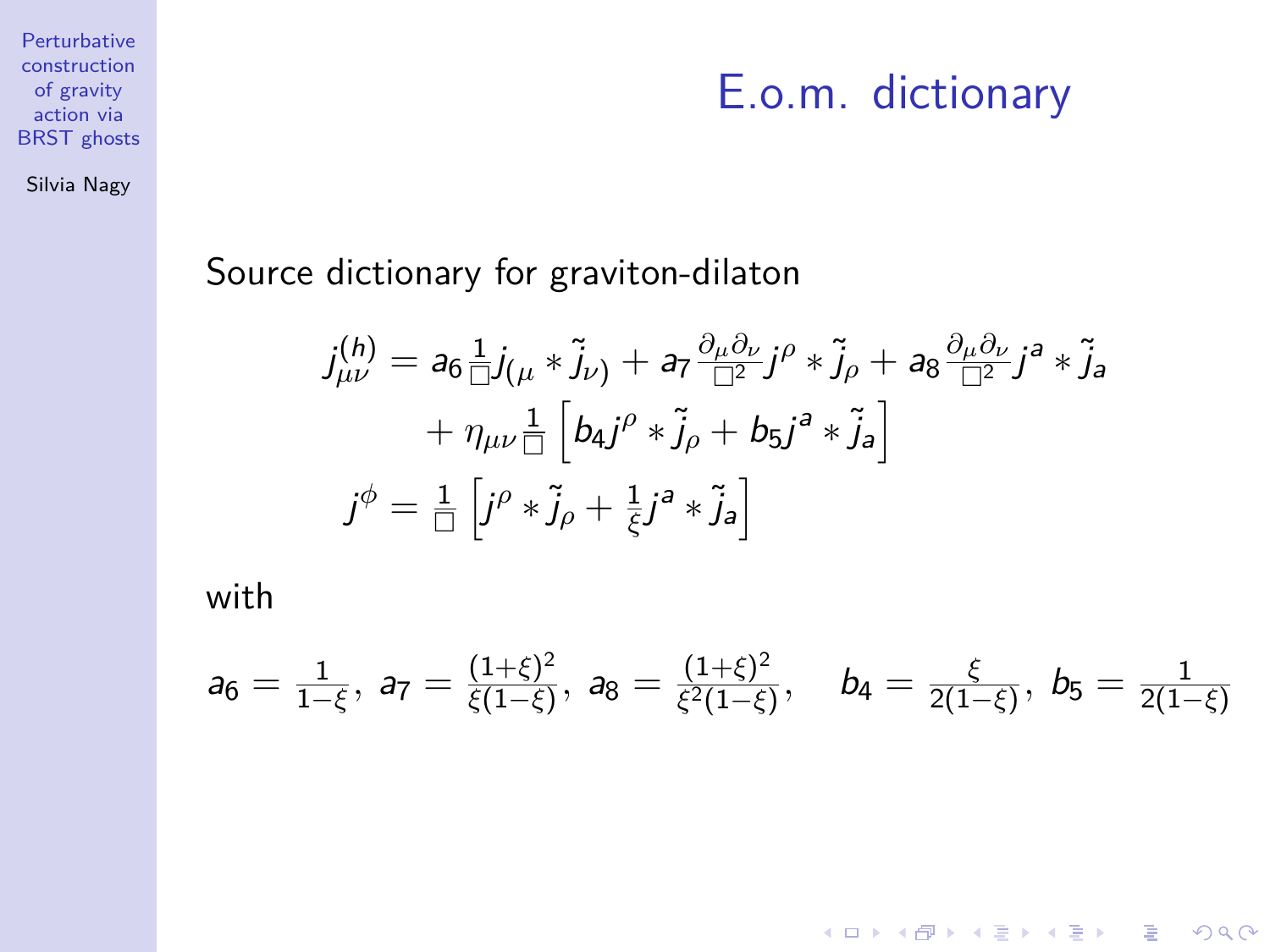#### E.o.m. dictionary

K ロ ▶ K @ ▶ K 할 ▶ K 할 ▶ | 할 | © 9 Q @

Silvia Nagy

Kill dilaton source this reduces to

$$
\mathcal{j}^{(h)}_{\mu\nu} = \tfrac{1}{1-\xi}\tfrac{1}{\Box}j_{(\mu}\star\widetilde{j}_{\nu)}
$$

of

$$
e.o.m.(h_{\mu\nu}) = \frac{1}{1-\xi} \frac{1}{\Box} [e.o.m.(A_{\mu}) \star e.o.m.(A_{\nu})]
$$

Can construct gravity Lagrangian directly from YM fields !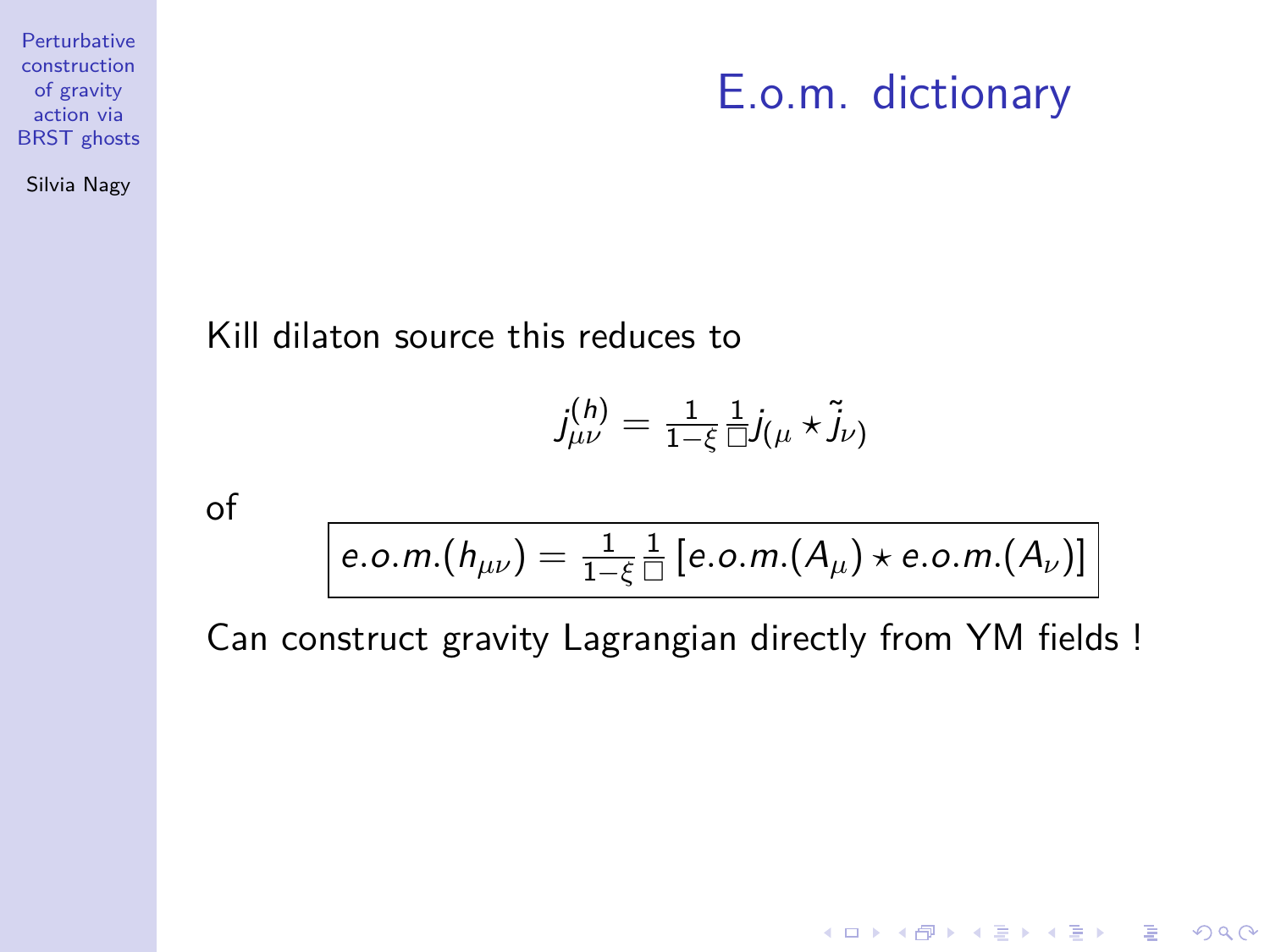#### Higher order

**KORKARYKERKER POLO** 

- First obstacle: how are the gravity and YM gauge fixing terms G related?
- At linear level, we made a guess that generalised Lorenz corresponds to generalised De Donder, which turned out to work, because of the simplity of the action.
- At second order, could be more complicated, even restricting to Lorenz covariant gauges
- Writing most general  $G$  can be very ugly!

**Perturbative** construction of gravity action via [BRST ghosts](#page-0-0) Silvia Nagy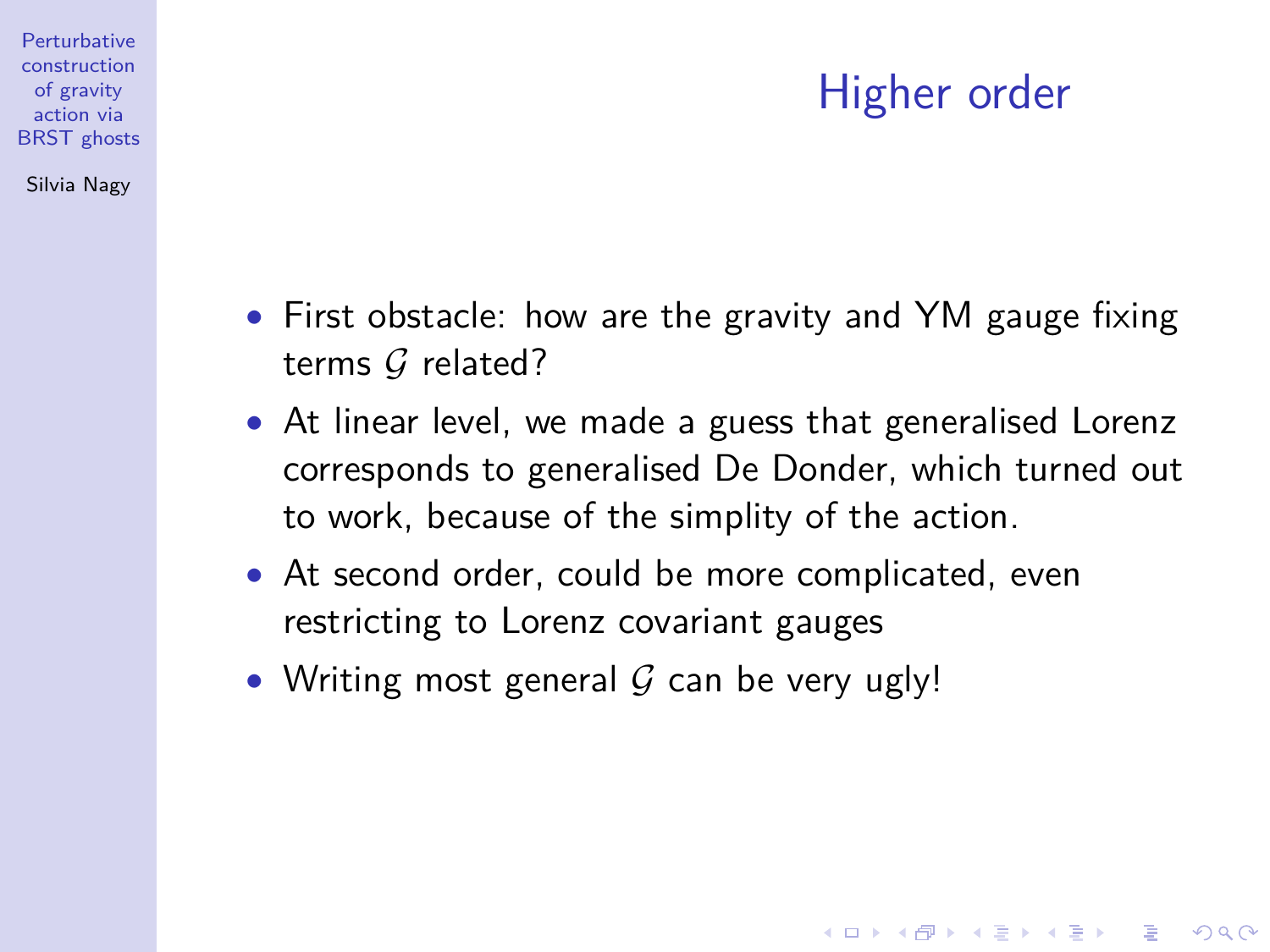#### Higher order

**KORKARYKERKER OQO** 

• First obstacle: how are the gravity and YM gauge fixing terms  $G$  related?

**Perturbative** construction of gravity action via **BRST** ghosts Silvia Nagy

- At linear level, we made a guess that generalised Lorenz corresponds to generalised De Donder, which turned out to work, because of the simplity of the action.
- at second order, could be more complicated, even restricting to lorenz coariant gauges
- use BCJ double copy to work out relation between  $\mathcal{G}(h)^{(2)}$ and  $\mathcal{G}(A)^{(2)}$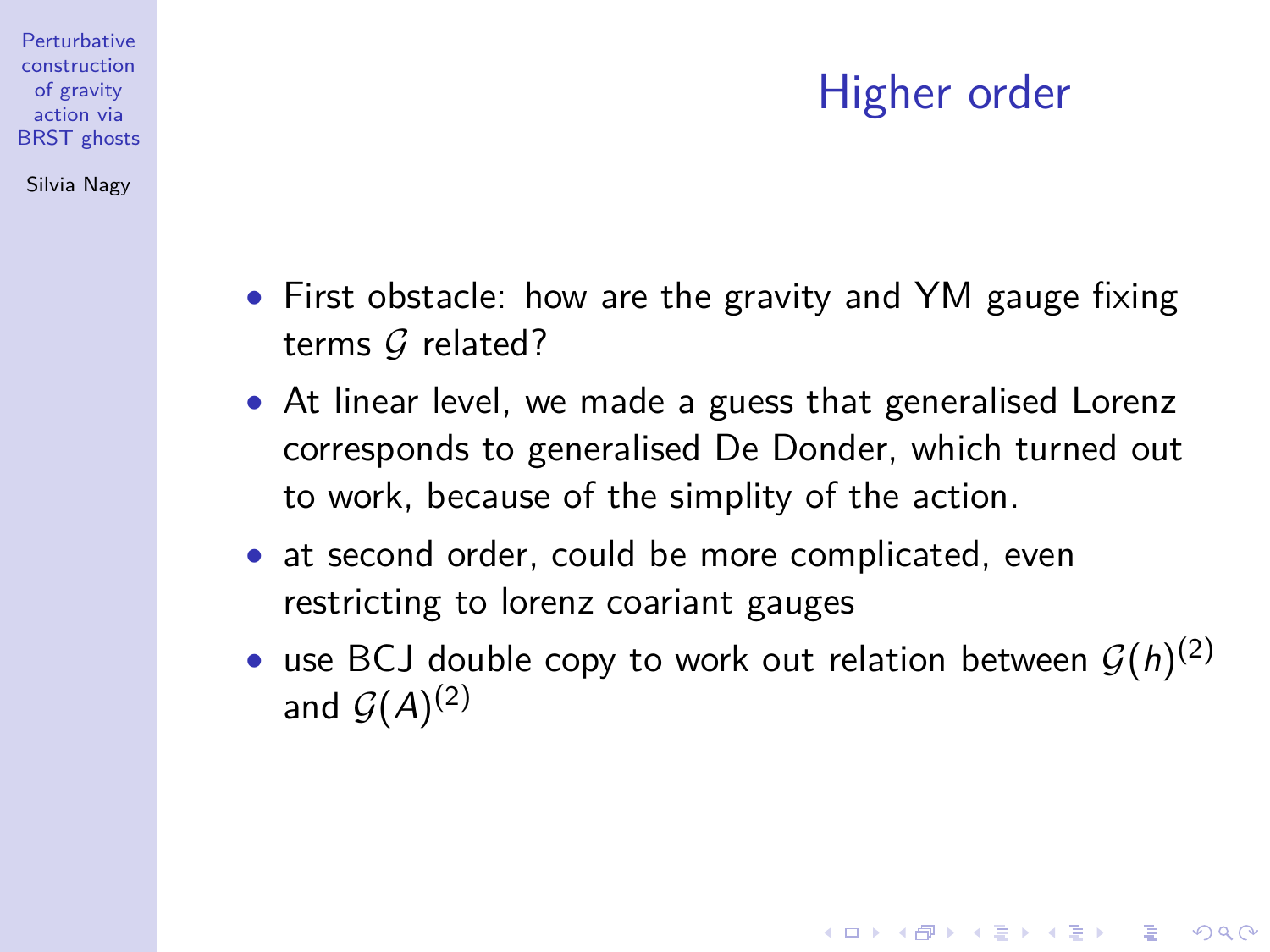#### Second order

K ロ ▶ K @ ▶ K 할 ▶ K 할 ▶ 이 할 → 9 Q Q →

Silvia Nagy

Sticking with generalised Lorenz for YM, we get, at second order

$$
\Box A_{\mu}^{(2)a} - \frac{\xi + 1}{\xi} \partial_{\mu} \partial A^{(2)a} = -f^{abc} \Big[ \partial A^{(1)b} A_{\mu}^{(1)c} + 2A_{\rho}^{(1)b} \partial^{\rho} A_{\mu}^{(1)c} + \partial_{\mu} (\bar{c}^{(1)b} c^{(1)c}) \Big]
$$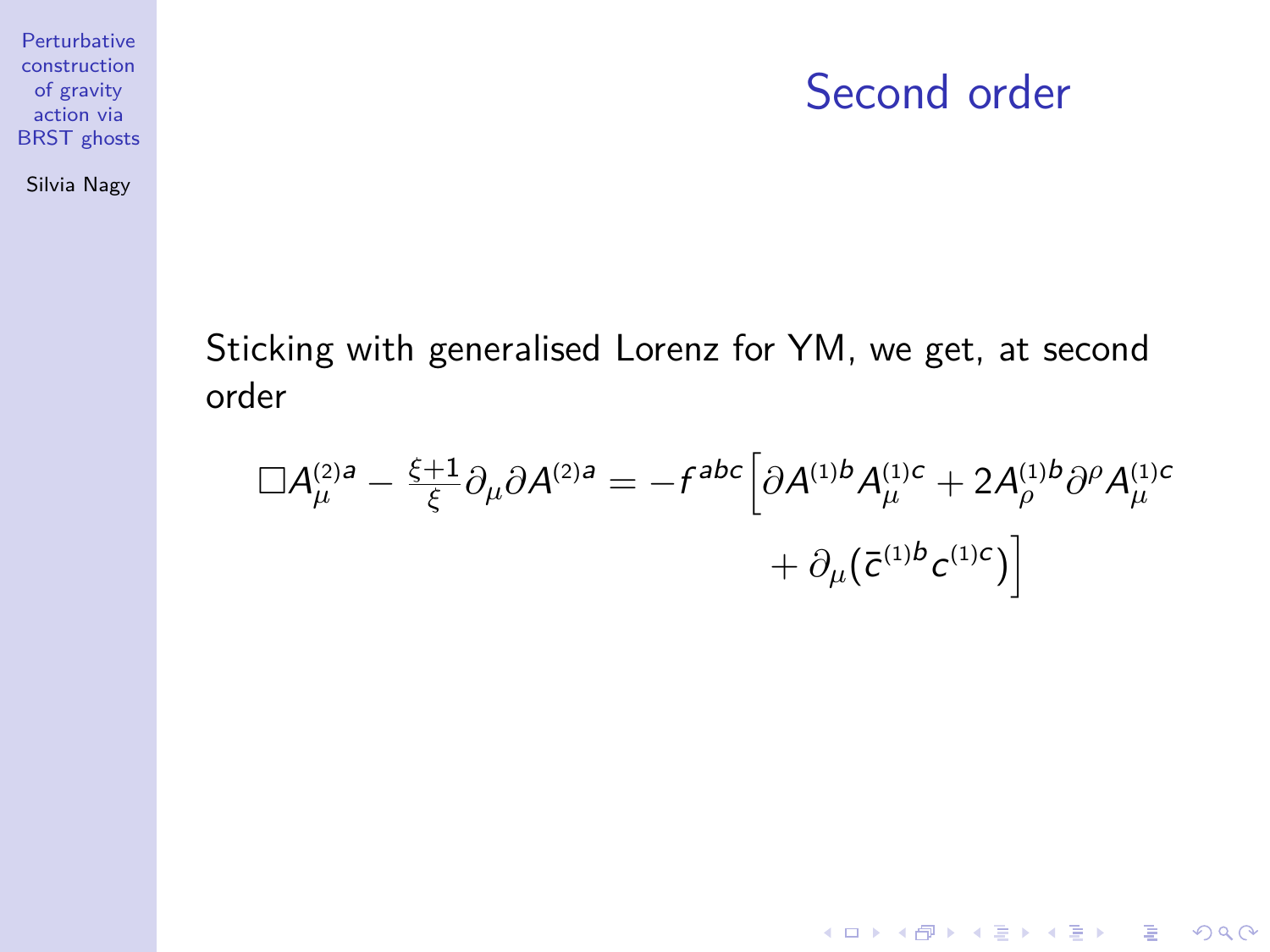Second order

K ロ ▶ K @ ▶ K 할 ▶ K 할 ▶ | 할 | © 9 Q @

Perturbative construction of gravity action via [BRST ghosts](#page-0-0)

Silvia Nagy

#### Pick  $\xi = -1$  for simplicity

$$
\Box A^{(2)a}_{\mu} = -f^{abc} \left[ \partial A^{(1)b} A^{(1)c}_{\mu} + 2 A^{(1)b}_{\rho} \partial^{\rho} A^{(1)c}_{\mu} + \partial_{\mu} (\bar{c}^{(1)b} c^{(1)c}) \right]
$$

Fourier transform and write in BCJ form

$$
-\rho^2 A^{(2)\mu a}(-\rho) = i f^a{}_{bc} \int \bar{d}k \bar{d}q \bar{\delta} \Big[ n^{\mu\nu\sigma} A^{(1)b}_{\nu}(k) A^{(1)c}_{\sigma}(q) + n^{\mu} c^{(1)\alpha b}(k) c^{(1)}{}_{\alpha}{}^{c}(q) \Big]
$$

with

$$
n^{\mu\nu\sigma} = \frac{1}{2} \left[ (q-k)^{\mu} \eta^{\nu\sigma} + (k-p)^{\sigma} \eta^{\mu\nu} + (p-q)^{\nu} \eta^{\sigma\mu} \right],
$$
  

$$
n^{\mu} = \frac{1}{2} (k^{\mu} + q^{\mu}).
$$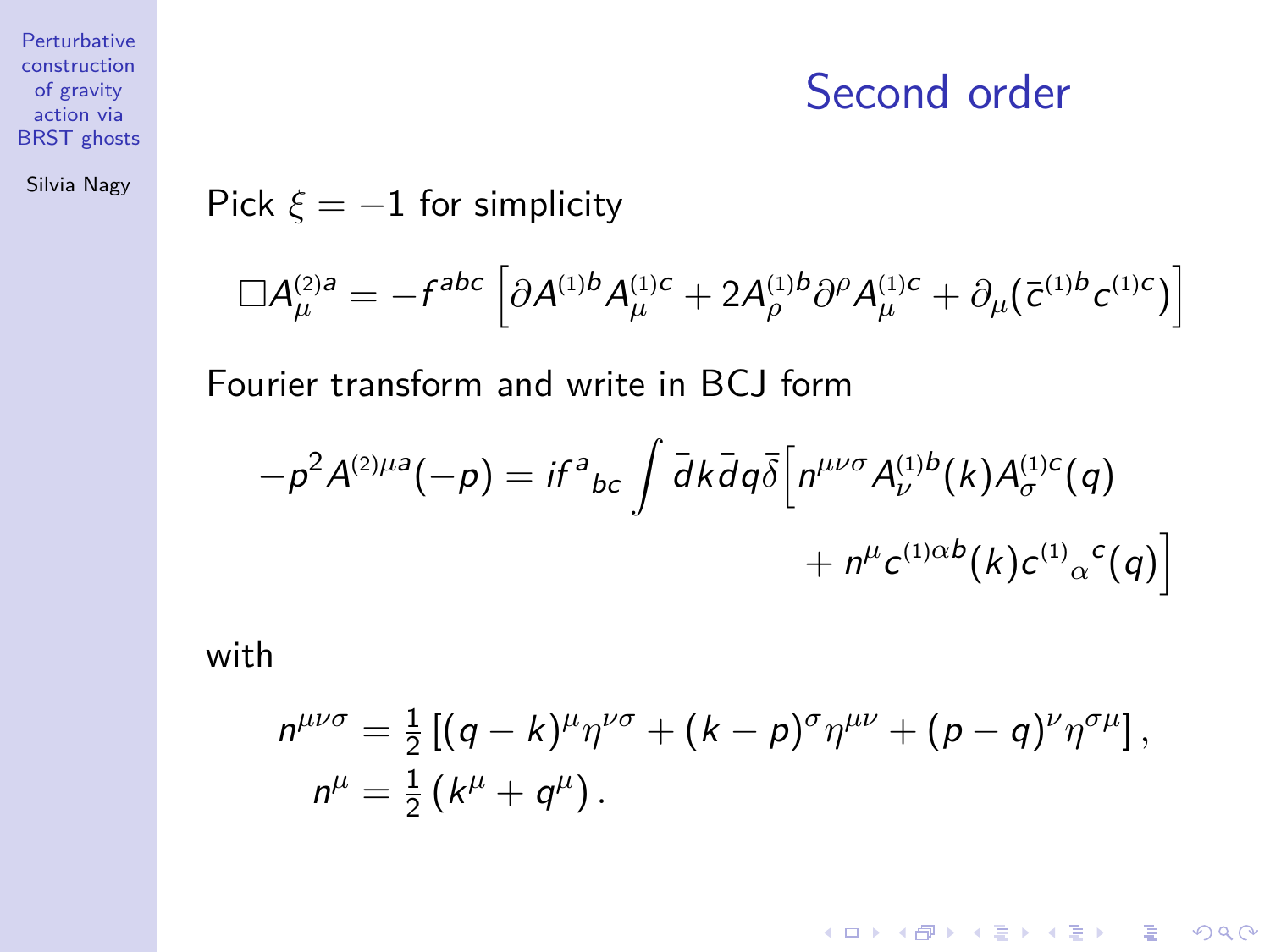#### second order

[BRST ghosts](#page-0-0) Silvia Nagy

Perturbative construction of gravity action via

#### we get

$$
-\rho^2 H^{(2)\mu\tilde{\mu}} = i \int d\mathbf{k} d\mathbf{q} \delta \left[ n^{\tilde{\mu}}{}_{\tilde{\nu}\tilde{\sigma}} n^{\mu\nu\sigma} H^{(1)\tilde{\nu}}_{\nu} H^{(1)\tilde{\sigma}}_{\sigma} + n^{\tilde{\mu}}{}_{\tilde{\nu}\tilde{\sigma}} n^{\mu} D^{(1)\alpha\tilde{\nu}} D^{(1)}{}_{\alpha}{}^{\tilde{\sigma}} + n^{\tilde{\mu}} n^{\mu\nu\sigma} D^{(1)\tilde{\alpha}}{}_{\tilde{\sigma}\tilde{\alpha}} D^{(1)}{}_{\alpha}{}^{\tilde{\alpha}} + n^{\tilde{\mu}} n^{\mu} C^{(1)\alpha\tilde{\alpha}} C^{(1)}{}_{\alpha\tilde{\alpha}} \right]
$$

with

$$
H_{\mu\tilde{\mu}}^{(i)} = A_{\mu}^{(i)} \star \tilde{A}_{\tilde{\mu}}^{(i)}
$$
 (1a)

$$
D_{\mu\tilde{\alpha}}^{(i)} = A_{\mu}^{(i)} \star \tilde{c}_{\tilde{\alpha}}^{(i)}
$$
 (1b)

$$
D_{\alpha\tilde{\mu}}^{(i)} = c_{\alpha}^{(i)} \star \tilde{A}_{\tilde{\mu}}^{(i)}
$$
 (1c)

$$
C_{\alpha\tilde{\alpha}}^{(i)} = c_{\alpha}^{(i)} \star \tilde{c}_{\tilde{\alpha}}^{(i)}
$$
 (1d)

K ロ ▶ K @ ▶ K 할 ▶ K 할 ▶ | 할 | ⊙Q @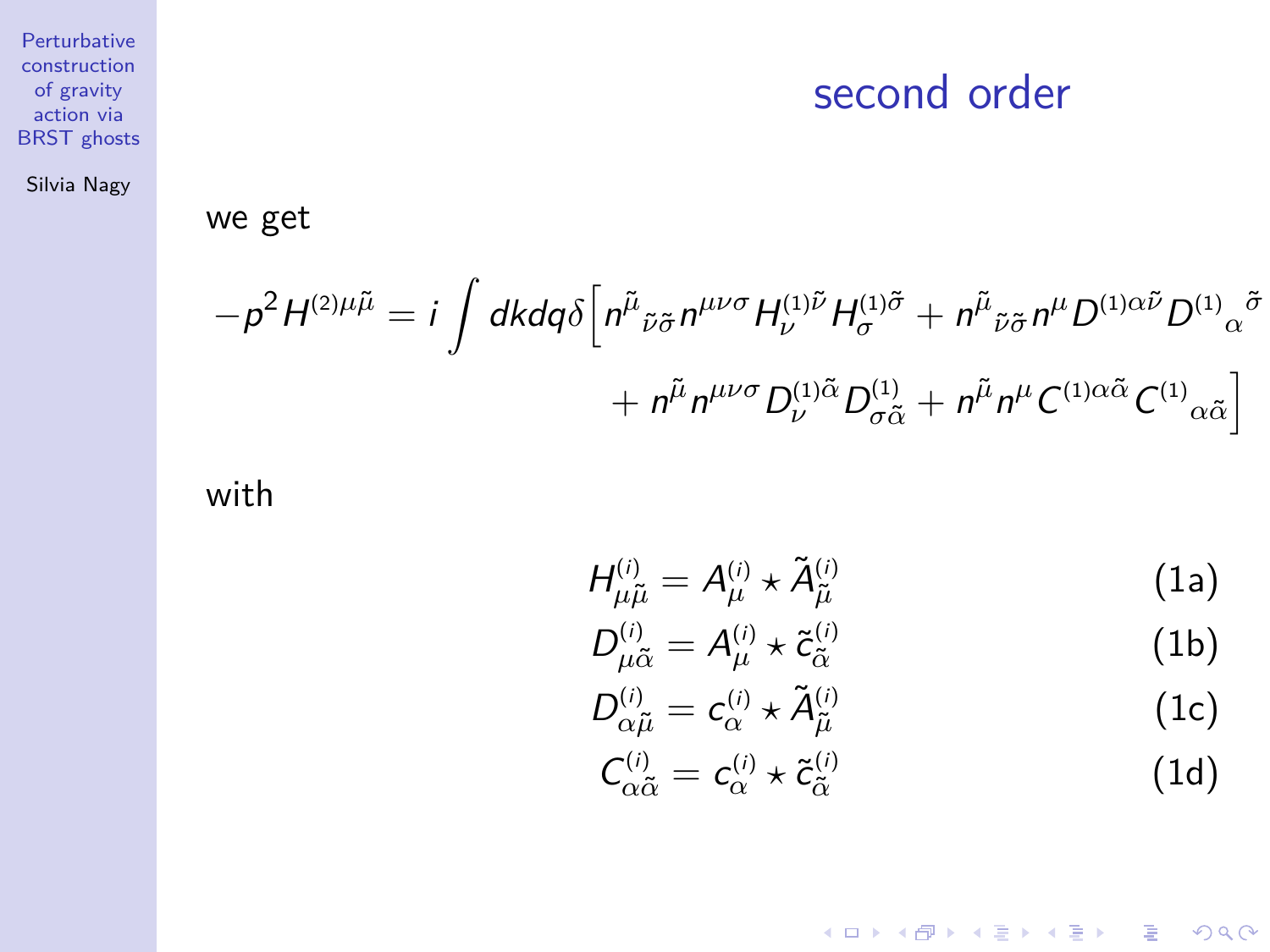#### Second order

**KORKARYKERKER OQO** 

• Could stop at this point and study solutions

**Perturbative** construction of gravity action via **BRST** ghosts Silvia Nagy

> • We want general second order equation: invert linear dictionary to obtain expressions for  $A \star A$  etc and use these to extract the gravitational gauge fixing term for our chosen YM  $G$ :

$$
\mathcal{G}(h)^{(2)} = \left[\partial_{\mu} \left(\sqrt{-g}g^{\mu\nu}\right)\right]^{(2)} + \frac{1}{\Box}f(h)
$$

• Sanity check: the ghost terms in the e.o.m. as they come from the amplitude d.c. have to match the terms as they come from acting on  $G$  with  $Q_{BRST}$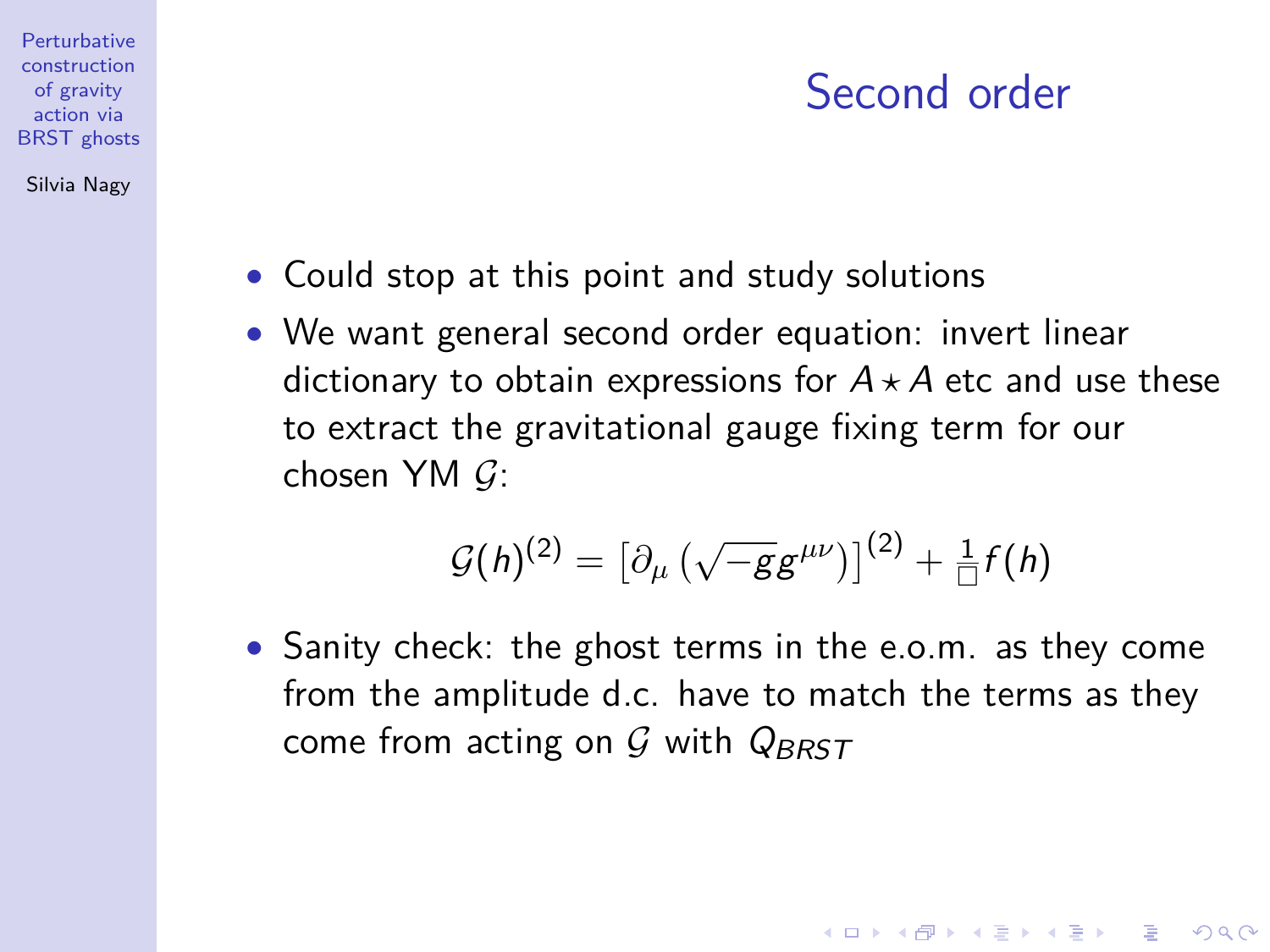#### In progress

**KORKARYKERKER OQO** 

- Is it possible to give a direct fields dictionary at second order, now that we understand how to match e.o.m. ? (bi-adjoint scalar will play a role here)
- quantum applications (anomalies etc)

**Perturbative** construction of gravity action via **BRST** ghosts Silvia Nagy

> • more speculative: understanding non-perturbative double copy systematically will require Batalin Vilkovisky formalism.